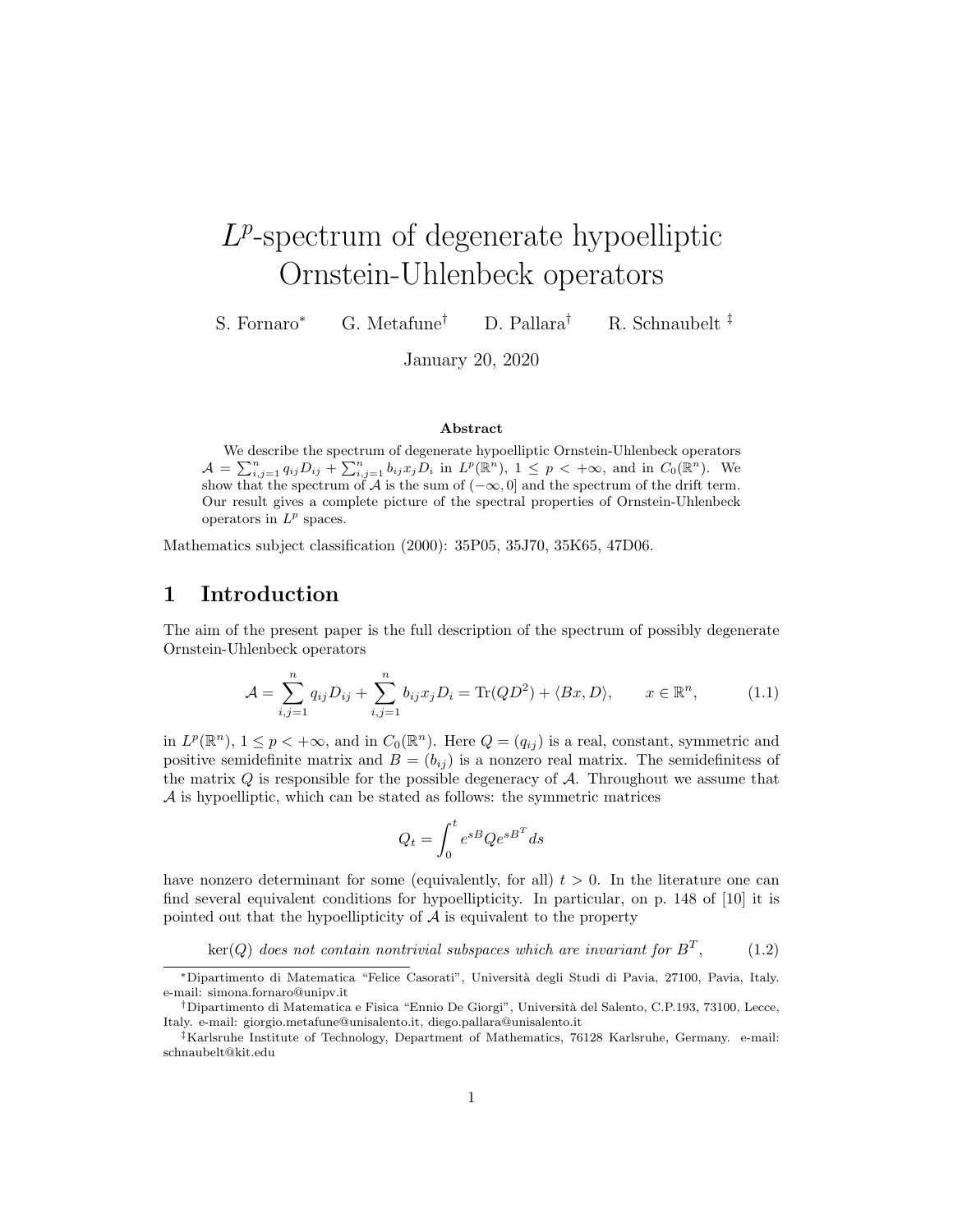see also [13, Appendix]. Here nontrivial means different from {0}.

The hypoellipticity assumption implies that the associated Markov semigroup  $(T(t))_{t\geq0}$ has the following explicit representation formula due to Kolmogorov [12]

$$
(T(t)f)(x) = \frac{1}{(4\pi)^{n/2}(\det Q_t)^{1/2}} \int_{\mathbb{R}^n} e^{-\langle Q_t^{-1}y, y \rangle/4} f(e^{tB}x - y) \, dy, \quad x \in \mathbb{R}^n, \ t > 0. \tag{1.3}
$$

The parabolic equation  $u_t = Au$ , known as Kolmogorov equation, is solved by the function  $u(t, x) = T(t) f(x)$  for a large class of initial data f. In recent years, both the semigroup  $(T(t))_{t\geq0}$  and its generator A have extensively been studied. Several applications in physics and finance for the operator A and its evolutionary counterpart  $A - D_t$  can be found in the survey [21]. They were also used in the context of rotating fluids, see e.g. [9]. These operators were also the leading example for an intensive research on elliptic and parabolic problems with unbounded coefficients, see e.g. [14].

In the analytical study of  $A$ , even in the nondegenerate case the classical  $L^p$  and Schauder estimates do not apply because of the unboundedness of the first order coefficients. Regularity properties in spaces of continuous functions were proved in [4] in the nondegenerate case and in [15] in the degenerate case. Schauder estimates can then be deduced by means of interpolation techniques. Moreover,  $L^p$  estimates were established in [20] and in [19] in the nondegenerate case, by a semigroup approach, and in [1] in the degenerate case.

The underlying stochastic process admits an invariant measure  $\mu$  if and only if all eigenvalues of the drift matrix B have negative real parts. This means that  $\mu$  is a probability measure satisfying

$$
\int_{\mathbb{R}^n} (T(t)f)(x) d\mu(x) = \int_{\mathbb{R}^n} f(x) d\mu(x)
$$

for every  $t \geq 0$  and continuous and bounded function f on  $\mathbb{R}^n$ . The invariant measure is unique and absolutely continuous with respect to the Lebesgue measure having the (Gaussian) density

$$
\rho(x) = \frac{1}{(4\pi)^{n/2} (\det Q_{\infty})^{1/2}} e^{-(Q_{\infty}^{-1}x, x)/4} \quad \text{with} \quad Q_{\infty} = \int_0^{\infty} e^{sB} Q e^{sB^T} ds,
$$

see [5, Chapter II. 6].

The semigroup  $(T(t))_{t\geq0}$  and its generator A have widely been investigated in the weighted spaces  $L^p(\mathbb{R}^n,d\mu)$ , if  $\sigma(\overline{B})\subset\mathbb{C}_-$ . Here the unboundedness of the coefficients of A is balanced by the exponential decay of the density  $\rho$  which leads to a much better behavior in several respects. For instance, the generator has compact resolvent in  $L^p(\mathbb{R}^n, d\mu)$  if  $p \in (1, \infty)$ , which is not true in the unweighted spaces  $L^p$ . The domain of the generator in  $L^p(\mathbb{R}^n, d\mu)$ was computed in [16] for  $p = 2$  and in [20] for  $p \in (1, \infty)$  in the nondegenerate case. See also  $[2, 3]$  for the analogous problem on an infinite-dimensional Hilbert space E instead of  $\mathbb{R}^n$ . In the degenerate case a sharp inclusion for the domain was shown in [8] for  $p=2$ , whereas the case  $p \neq 2$  is still an open problem, indicating that the general picture of Ornstein-Uhlenbeck operators is still not complete.

In [18] the spectrum of A in  $L^p(\mathbb{R}^n, d\mu)$  was completely described also in the degenerate case, provided that  $\sigma(B) \subset \mathbb{C}_-$ . The situation is much different in the spaces  $L^p = L^p(\mathbb{R}^n)$ with respect to the Lebesgue measure, e.g., since  $A$  does not have a compact resolvent here. For some choices of B the spectrum of A was computed in  $L^p$  in [17]. This paper is the starting point of our investigation.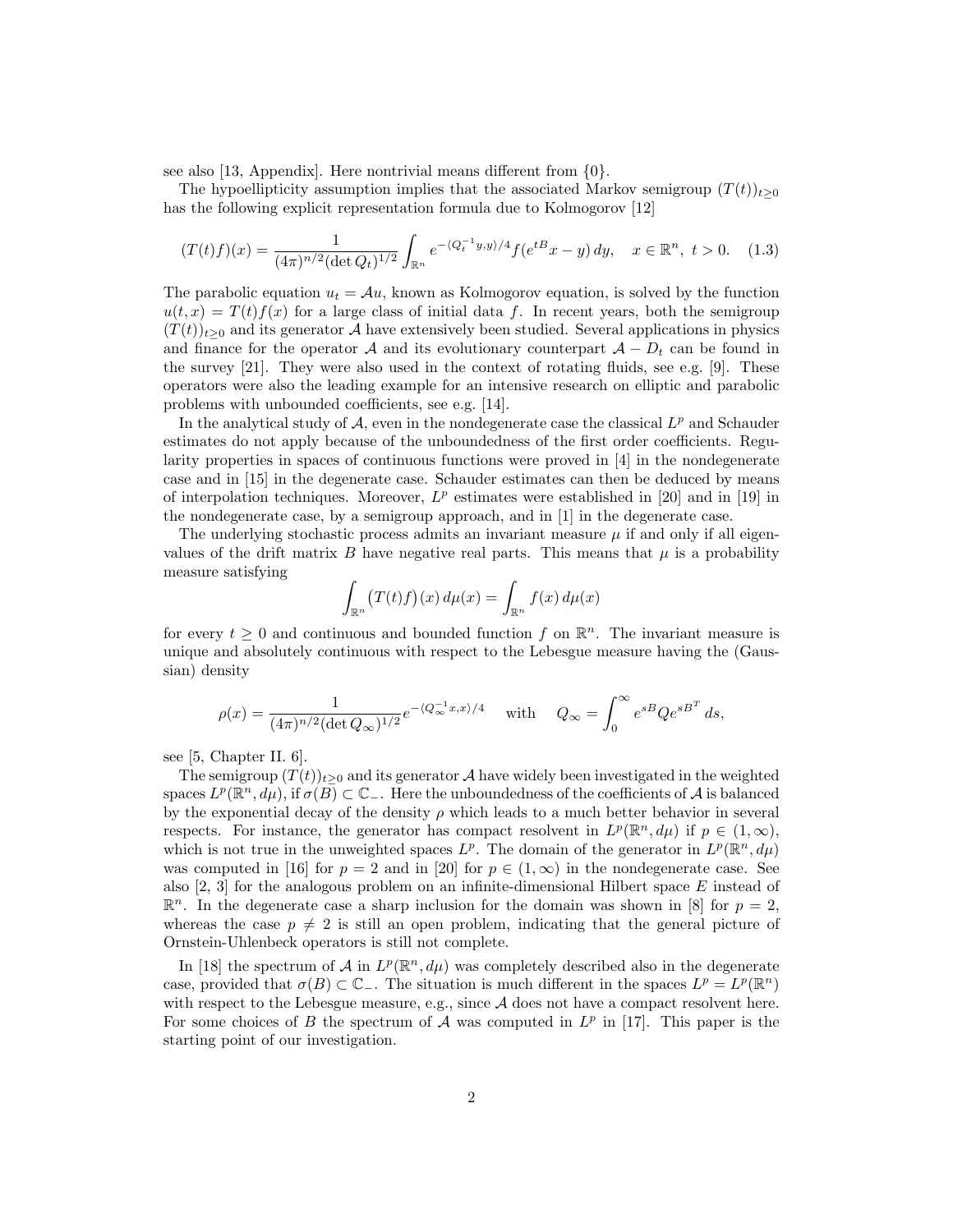The operator A can be seen as the sum of the diffusion term  $\sum_{i,j=1}^{n} q_{ij}D_{ij}$  and of the drift term  $\mathcal{L} = \sum_{i,j=1}^n b_{ij} x_j D_i$ . The spectral properties of the drift term are fully understood by [17]. There it was proved that the spectrum of the realization  $\mathcal{L}_p$  of  $\mathcal L$  in  $L^p$  is the line  $-\text{tr}(B)/p + i\mathbb{R}$  unless B is similar to a diagonal matrix with purely imaginary eigenvalues. In this last case the spectrum of  $\mathcal{L}_p$  can be either iR or a discrete, explicitly given subgroup G of iR, see Theorem 2.2 and Proposition 2.3.

In [17] it is further shown that the boundary spectrum of the realization  $\mathcal{A}_p$  of  $\mathcal{A}$  in  $L^p$ contains the spectrum of  $\mathcal{L}_p$  without further assumptions on the matrices Q and  $B \neq 0$ . Here  $\mathcal{A}_p$  is defined as the generator of  $(T(t))_{t\geq0}$  in  $L^p$ , see Proposition 2.4. The spectrum of  $\mathcal{A}_p$  has been computed in [17] if  $\sigma(B)$  is contained in the left or in the right open half-plane. In this case,  $\sigma(\mathcal{A}_p)$  is equal to  $\{\mu \in \mathbb{C} : \text{Re}\,\mu \leq -\text{tr}(B)/p\}$ . So it depends on p and is far from being discrete. In addition, and this is the main step in [17], if all the eigenvalues of B have positive real parts, then the open half-plane  $\{\mu \in \mathbb{C} \mid \text{Re}\,\mu \leq -\text{tr}(B)/p\}$  consists of eigenvalues.

In this paper we complete the picture computing the spectrum of  $\mathcal{A}_p$  without any further restriction on  $Q = Q^T \geq 0$  and  $B \neq 0$ , apart from hypoellipticity. We prove that  $\sigma(A_p)$  is given as the sum of the spectra of its diffusion part (i.e.,  $(-\infty, 0]$ ) and of the drift term  $\mathcal{L}_p$ .

**Theorem 1.1.** Let (1.2) be true and  $p \in [1,\infty]$ . Then the spectrum of  $\mathcal{A}_p$  is given by

$$
\sigma(\mathcal{A}_p) = (-\infty, 0] + \sigma(\mathcal{L}_p).
$$

In particular, we have either  $\sigma(A_p) = (-\infty, 0] + G$  or  $\sigma(A_p) = {\mu \in \mathbb{C} | \text{Re } \mu \leq -\text{tr}(B)/p},$ according to  $\sigma(\mathcal{L}_p)$  being a discrete subgroup  $G = \frac{2\pi i}{\tau} \mathbb{Z}$  of i $\mathbb{R}$  or the whole line  $-\text{tr}(B)/p+i\mathbb{R}$ . Moreover, the semigroup  $(T(t))_{t\geq0}$  satisfies the weak spectral mapping theorem

$$
\sigma(T(t)) = \overline{\exp(t\sigma(\mathcal{A}_p))}, \qquad t \ge 0.
$$

We even have  $\sigma(T(t)) \setminus \{0\} = e^{t\sigma(A_p)}$  except for the case that  $\sigma(\mathcal{L}_p) = G = \frac{2\pi i}{\tau} \mathbb{Z}$  and  $t/\tau$  is irrational.

We note that for  $p = 2$  the spectral mapping theorem was proved for perturbed Ornstein-Uhlenbeck operators with  $Q = I$  and  $B = 2I$  by completely different methods in [6].

If  $B = B<sup>T</sup>$  and  $QB = BQ$ , by separation of variables one can transform the Ornstein-Uhlenbeck operator into the form  $A = \Delta + \sum_{i=1}^{n} b_i x_i D_i$ . Here the problem can be reduced to one dimensional problems, see [17, Theorem 5.1]. However, this is far from being the general case. We also stress that  $A_2$  does not possess eigenvalues if B has an eigenvalue with negative real part or if B is skew-symmetric and  $Q = I$ , as we will see in Section 3. So we have to proceed in a different way than in [17] or [18], where eigenfunctions played a crucial role.

Instead, we start by reducing  $A$  to a canonical form with an upper quasi triangular drift matrix whose diagonal is formed by  $1 \times 1$  and  $2 \times 2$  blocks containing the real and complex conjugate eigenvalues of B, respectively. The transformation is made through a linear change of variables that leaves the spectrum unchanged.

The second step consists in a scaling procedure leading to a new operator  $\mathcal C$  in the limit which is the sum of an Ornstein-Uhlenbeck operator in one or two variables and a drift operator acting in the remaining ones. The scaling and the limit allow us to get rid of the upper off-diagonal blocks of the drift matrix of  $A$  and to separate the variables. We can recover the spectrum of  $\mathcal{A}_p$  from that of the limit operator  $\mathcal{C}$ .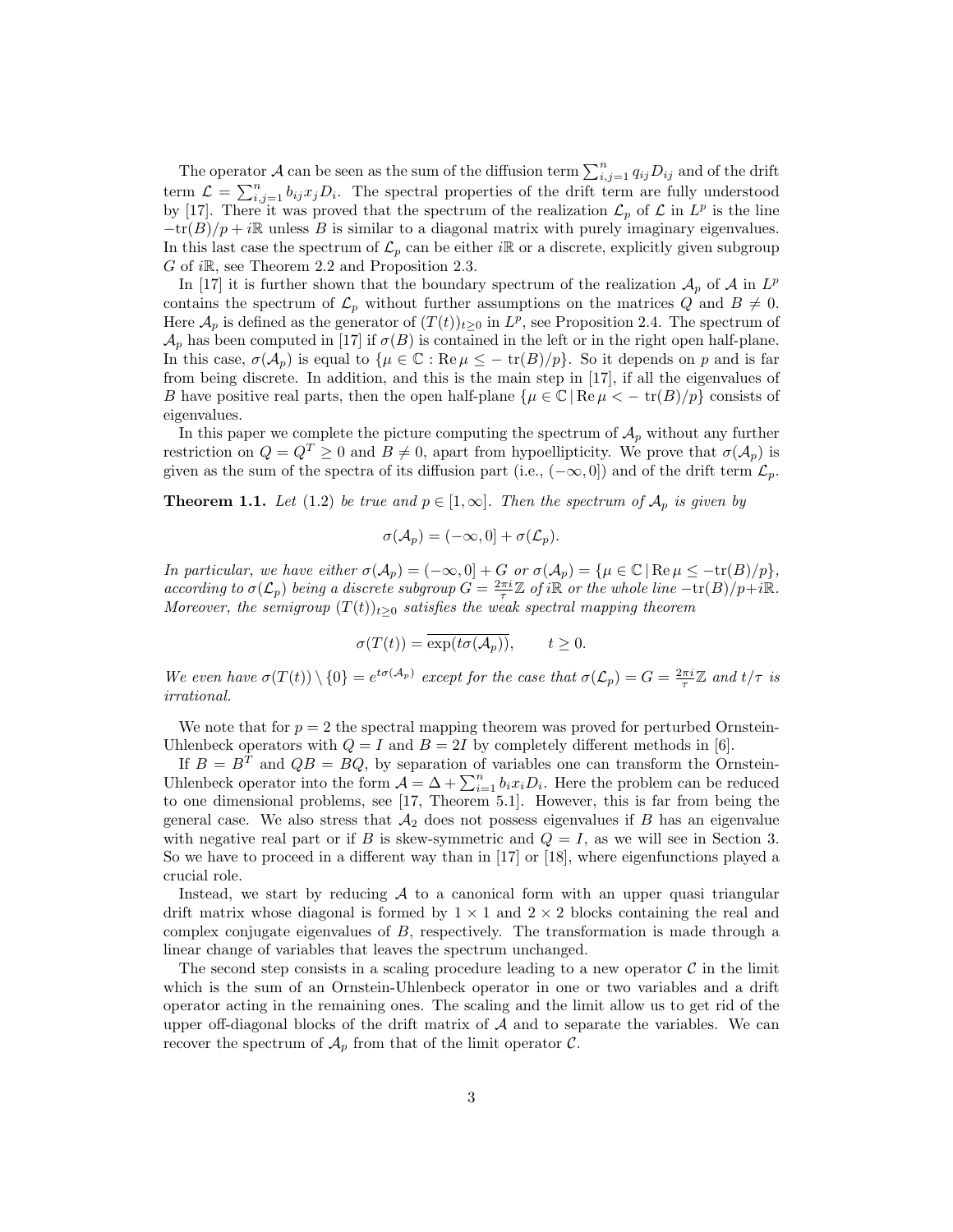The main part of the proof is thus devoted to the investigation of the spectrum of  $\mathcal{C}$ . Here we can assume that  $B$  has an eigenvalue with nonnegative real part, since the other case is already covered by the main result in [17]. The above splitting then reduces the problem to Ornstein-Uhlenbeck operators in  $\mathbb R$  or in  $\mathbb R^2$  where B has one nonnegative eigenvalue or two complex conjugate eigenvalues with nonnegative real parts. We further have to treat eigenvalues in  $i\mathbb{R}$  and with positive real part separately. The detailed study of these four cases is mainly based on the construction of approximate eigenfuctions.

The paper is structured as follows. In Section 2 we recall the known generator properties of the drift operator  $\mathcal{L} = \sum_{i,j=1}^n b_{ij} x_j D_i$  and its spectrum, as computed in [17]. We provide further details in the case where the generated group is periodic. We also collect the known properties on  $A$ . Most of the results are contained in [17], where it is assumed that  $Q$  is positive definite. However, we explain why they continue to hold with minor modifications in the degenerate hypoelliptic setting. Corollary 2.7 and Proposition 2.8 establish the inclusion  $\sigma(\mathcal{A}_p) \subseteq (-\infty, 0] + \sigma(\mathcal{L}_p)$  by means of general spectral theory of semigroups. In Section 3 we show that there are no eigenvalues of  $A_2$  in many cases. Finally, Section 4 is devoted to the proof of Theorem 1.1. Here also the spectral mapping theorem follows mainly from general theory, whereas the proof of the other inclusion  $(-\infty, 0] + \sigma(\mathcal{L}_p) \subseteq \sigma(\mathcal{A}_p)$  requires a sophisticated analysis of the four cases indicated above.

**Warning:** Throughout the whole paper, we write  $L^{\infty}$  for  $C_0(\mathbb{R}^n)$ , which is the space of continuous functions on  $\mathbb{R}^n$  vanishing at infinity, endowed with the supremum norm.

**Notation.**  $L^p$  stands for  $L^p(\mathbb{R}^n)$  if  $p \in [1,\infty)$  and  $C_c^{\infty}$  for  $C_c^{\infty}(\mathbb{R}^n)$ .

The spectrum and the resolvent set of a linear operator B are denoted by  $\sigma(\mathcal{B})$  and  $\rho(\mathcal{B})$ , respectively. The spectral bound of B is defined by  $s(\mathcal{B}) = \sup \{ \text{Re } \mu \mid \mu \in \sigma(\mathcal{B}) \}$  and the boundary spectrum is  $\sigma(\mathcal{B}) \cap {\mu \in \mathbb{C} \mid \text{Re } \mu = s(\mathcal{B})\}.$  The approximate point spectrum  $\sigma_{ap}(\mathcal{B})$ of B is the subset of  $\sigma(\mathcal{B})$  of all complex numbers  $\mu$  for which there is a sequence  $(v_n)$  in its domain  $D(\mathcal{B})$  such that  $||v_n|| = 1$  and  $||\mathcal{B}v_n - \mu v_n|| \to 0$  as  $n \to \infty$ . The sequence  $(v_n)$  is called an *approximate eigenvector* relative to the *approximate eigenvalue*  $\mu$ . The topological boundary of the spectrum of B is always contained in  $\sigma_{ap}(\mathcal{B})$  (see [7, Proposition IV.1.10]).

We write  $\mathcal{B}_p$  to indicate a realization of a (differential) operator  $\mathcal{B}$  in  $L^p$ , that is when  $\mathcal{B}$ is provided with a specific domain in  $L^p$ . However, we sometimes omit the suffix p in the proofs, to shorten the notation.

If B is a matrix,  $B^T$  denotes its transpose. We set  $\mathbb{C}_+ = {\mu \in \mathbb{C} | \text{Re } \mu > 0 }$  and  $\mathbb{C}_{-} = \{\mu \in \mathbb{C} \mid \text{Re } \mu < 0\}.$  When  $p = \infty$ , by  $1/p$  we mean 0.

Acknowledgement. The authors wish to thank Enrico Priola for helpful discussions during the preparation of the paper. D.P. is member of GNAMPA of the Italian Istituto Nazionale di Alta Matematica (INdAM) and has been partially supported by the PRIN project "Deterministic and stochastic evolution equations" of the Italian Ministry of Education MIUR and by Italian INFN.

### 2 Basic and known results

We collect background material from [17] and prove auxiliary results concerning the drift term and the Ornstein-Uhlenbeck operator.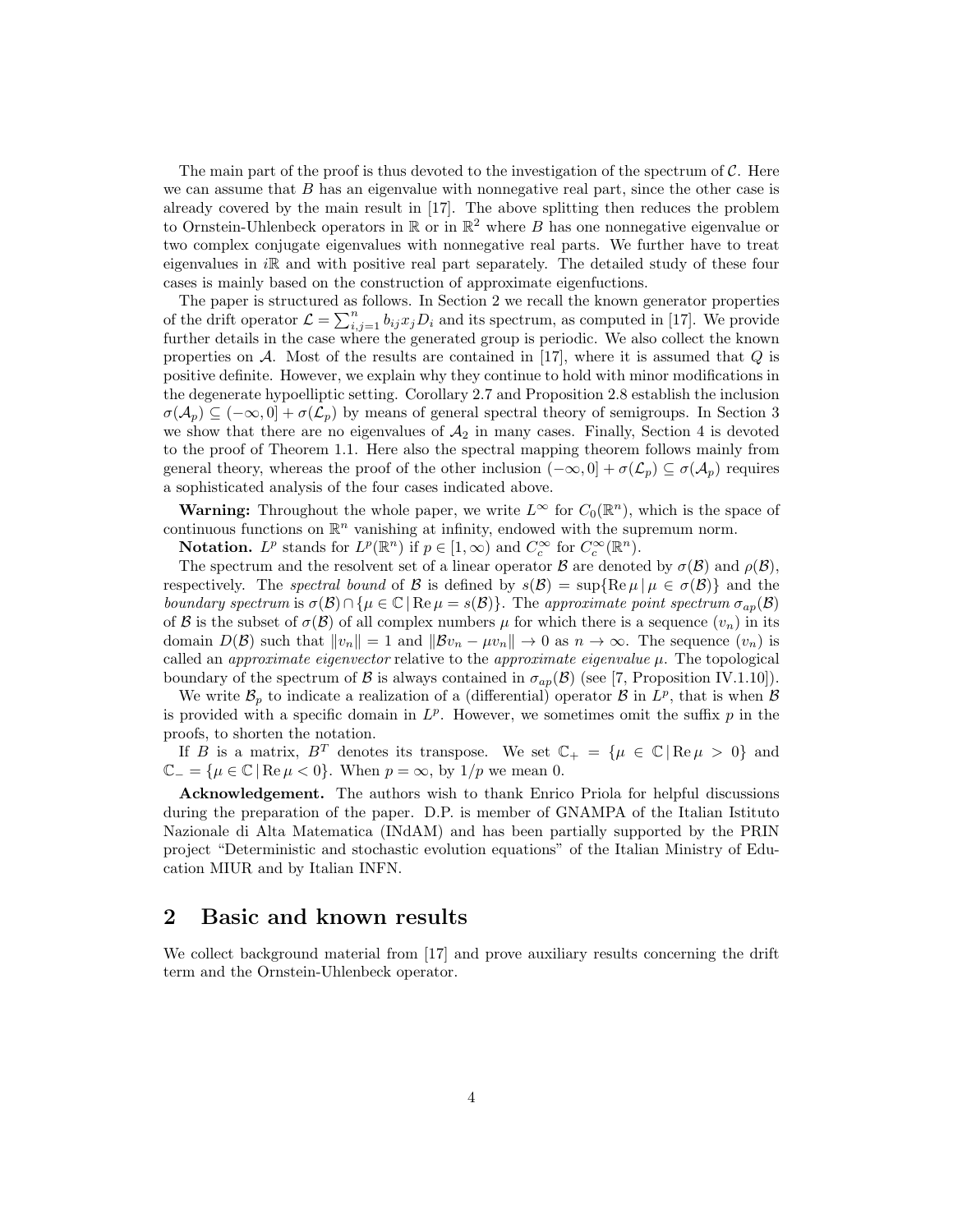#### 2.1 Properties of  $\mathcal L$

Let  $B = (b_{ij}) \neq 0$  be a real  $n \times n$  matrix and consider the drift operator

$$
\mathcal{L} = \sum_{i,j=1}^{n} b_{ij} x_j D_i
$$

defined on its maximal domain

$$
D(\mathcal{L}_p) = \{ u \in L^p \, | \, \mathcal{L}u \in L^p \}
$$

in  $L^p$  for  $1 \leq p \leq \infty$ , where  $\mathcal{L}u$  is understood in the sense of distributions. We write  $\mathcal{L}_p$  for  $(\mathcal{L}, D(\mathcal{L}_p))$  and recall the following results, whose proofs can be found in [17, Section 2].

**Proposition 2.1.** Let  $1 \leq p \leq \infty$ . The operator  $\mathcal{L}_p$  generates the  $C_0$ -group  $(S(t))_{t \in \mathbb{R}}$  in  $L^p$  defined by

$$
(S(t)f)(x) = f(e^{tB}x),\tag{2.1}
$$

the space  $C_c^{\infty}$  is a core of  $\mathcal{L}_p$ , and we have

$$
||S(t)f||_p = e^{-\frac{t}{p}\operatorname{tr}(B)}||f||_p
$$
\n(2.2)

for  $f \in L^p$  and  $t \in \mathbb{R}$ .

We next describe the spectrum of  $\mathcal{L}_p$  distinguishing several cases.

Theorem 2.2. Let  $1 \leq p \leq \infty$ .

- (a) Let  $tr(B) \neq 0$ . Then  $\sigma(\mathcal{L}_n) = -tr(B)/p + i\mathbb{R}$ .
- (b) Let  $tr(B) = 0$  and B be not similar to a diagonal matrix with purely imaginary eigenvalues. Then  $\sigma(\mathcal{L}_p) = i\mathbb{R}$ .
- (c) Let B be similar to a diagonal matrix with nonzero eigenvalues  $\pm i\sigma_1, \pm i\sigma_2, \ldots, \pm i\sigma_k$  in iR and possibly 0, where  $\sigma_r \sigma_s^{-1} \notin \mathbb{Q}$  for some  $r, s \in \{1, ..., k\}$ . Then  $\sigma(\mathcal{L}_p) = i \mathbb{R}$ .
- (d) Let B be similar to a diagonal matrix with nonzero eigenvalues  $\pm i\sigma_1, \pm i\sigma_2, \ldots, \pm i\sigma_k$  in iR and possibly 0, where  $\sigma_r \sigma_s^{-1} \in \mathbb{Q}$  for all  $r, s \in \{1, ..., k\}$ . Then  $(S(t))_{t \in \mathbb{R}}$  is periodic and  $\sigma(\mathcal{L}_p)$  is the discrete subgroup  $G = \{i(n_1\sigma_1 + \cdots + n_k\sigma_k) | (n_1, \ldots, n_k) \in \mathbb{Z}^k\}.$

In the sequel we need more information about case (d) above in which  $(S(t))_{t\in\mathbb{R}}$  is periodic.

Proposition 2.3. Let B be similar to a diagonal matrix with nonzero eigenvalues  $\pm i\sigma_1, \pm i\sigma_2, \ldots, \pm i\sigma_k$  in iR and possibly 0, with  $2k \leq n$ . Assume that for every  $j \in$  $\{2,\ldots,k\}$  we have  $\sigma_j = \frac{p_j}{q_j}$  $\frac{p_j}{q_j}\sigma_1$  for some coprime integers  $p_j$  and  $q_j$ . Then  $(S(t))$  is periodic with period  $\tau = 2\pi N \sigma_1^{-1}$ , where N is the least common multiple of  $q_2, \ldots, q_k$ . Moreover, the set G from Theorem 2.2 is given by  $G = \frac{\sigma_1}{N} i \mathbb{Z} = \frac{2\pi}{\tau} i \mathbb{Z}$ .

*Proof.* We denote a point in  $\mathbb{R}^n$  by  $x = (x_1, y_1, \ldots, x_k, y_k, w_{2k+1}, \ldots, w_n)$  and set  $z_j =$  $(x_j, y_j)$ . Possibly after a change of variables we obtain

$$
S(t)f(x) = f(e^{it\sigma_1}z_1, \dots, e^{it\sigma_k}z_k, w_{2k+1}, \dots, w_n),
$$
\n(2.3)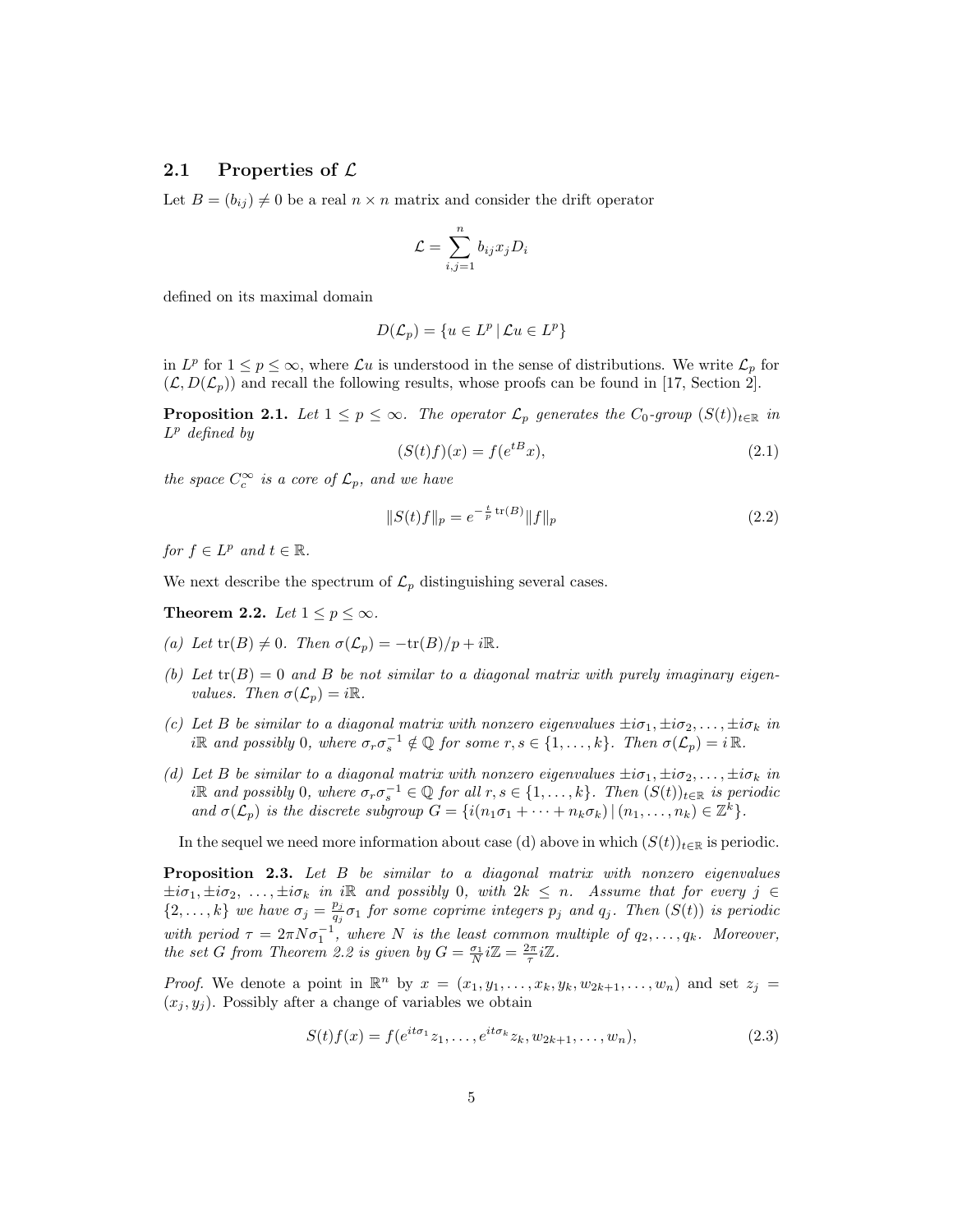see Theorem 2.6 of [17]. If  $0 \notin \sigma(B)$ , the components  $w_j$  are not present. Formula (2.3) yields  $S(\tau) f = f$ .

We prove that the set G defined in Theorem 2.2 (d) coincides with  $\frac{\sigma_1}{N}i\mathbb{Z}$ . The inclusion  $\subseteq$ easily follows from the form of the numbers  $\sigma_j$  and the definition of N. To show the other inclusion, we first observe that the greatest common divisor of  $N, Np_2/q_2, \ldots, Np_k/q_k$  is equal to 1. Indeed, otherwise there would exist a prime number p dividing  $N, \ldots, N p_k/q_k$ . Let  $\alpha \in \mathbb{N}$  be the greatest exponent for which  $p^{\alpha}$  divides N. Then  $p^{\alpha}$  occurs in the prime factorization of some  $q_i$ . Since  $p_i$  and  $q_i$  are coprime, p cannot divide  $N p_i / q_i$ , and this is a contradiction. As a result, each integer m can be written as

$$
m = m_1 N + m_2 \frac{Np_2}{q_2} + \dots + m_k \frac{Np_k}{q_k},
$$

for suitable  $m_j \in \mathbb{Z}$ . This is equivalent to saying that the element  $\frac{\sigma_1}{N}m$  can be written as  $m_1\sigma_1 + \cdots + m_k\sigma_k$  and concludes the proof.

#### 2.2 Properties of A

We turn our attention to the Ornstein-Uhlenbeck operator defined in  $(1.1)$  and to the associated semigroup  $(T(t))_{t>0}$  given by (1.3). We always assume the hypoellipticity condition  $(1.2)$  and  $1 \leq p \leq \infty$ . We do not need the full description of the domain of the generator, but only the fact that smooth functions with compact support are a core. We point out, however, that the domain has been described in [20, Section 4] and in [19] in the nondegenerate case and in [1] in the degenerate one.

**Proposition 2.4.** The semigroup  $(T(t))_{t\geq0}$  is strongly continuous on  $L^p$ ,  $1 \leq p \leq \infty$ , and satisfies the estimate

$$
||T(t)|| \le e^{-\frac{t}{p}\operatorname{tr}(B)}\tag{2.4}
$$

for  $t \geq 0$ . Moreover,  $C_c^{\infty}$  is a core for the generator  $\mathcal{A}_p$ .

*Proof.* If the diffusion matrix  $Q$  is positive definite, the stated properties and a partial description of the domain of the generator have been proved in Section 3 of [17]. However, the same proofs hold in the degenerate hypoelliptic case. We only sketch them and refer to [17] for more details. To show (2.4), we write  $T(t)f = S(t)(g_t * f)$  where

$$
g_t(y) = \frac{1}{(4\pi)^{n/2} (\det Q_t)^{1/2}} e^{-\langle Q_t^{-1} y, y \rangle/4}
$$

and  $S(t)$  is defined in (2.1). The estimate (2.4) then follows from (2.2), Young's inequality for convolutions, and  $||g_t||_1 = 1$ . Since  $T(t)f \to f$  in  $L^p$  as  $t \to 0^+$  for  $f \in C_c^{\infty}$ , by density (2.4) implies the strong continuity of  $(T(t))_{t\geq0}$  for every  $1 \leq p \leq \infty$ .

Let  $\mathcal{A}_p$  and  $\mathcal{S}(\mathbb{R}^n)$  denote the generator of  $(T(t))_{t\geq0}$  in  $L^p$  and the Schwartz class, respectively. One easily checks that  $\mathcal{S}(\mathbb{R}^n) \subseteq D(\mathcal{A}_p)$  and  $\mathcal{A}_p f = \mathcal{A} f$  for every  $f \in \mathcal{S}(\mathbb{R}^n)$ . Moreover,  $\mathcal{S}(\mathbb{R}^n)$  is dense in  $L^p$  and invariant for  $(T(t))_{t\geq0}$  by (1.3). Therefore it is a core of  $\mathcal{A}_p$ . By a truncation argument we conclude that  $C_c^{\infty}$  is a core for  $\mathcal{A}_p$ .  $\Box$ 

We recall Theorem 3.3 and Corollary 3.5 of [17].

**Proposition 2.5.** The boundary spectrum of  $A_p$  contains the spectrum of the drift  $\mathcal{L}_p$ . **Corollary 2.6.** The growth bound of  $(T(t))_{t\geq0}$  in  $L^p$  is  $\omega_p = -\text{tr}(B)/p$ .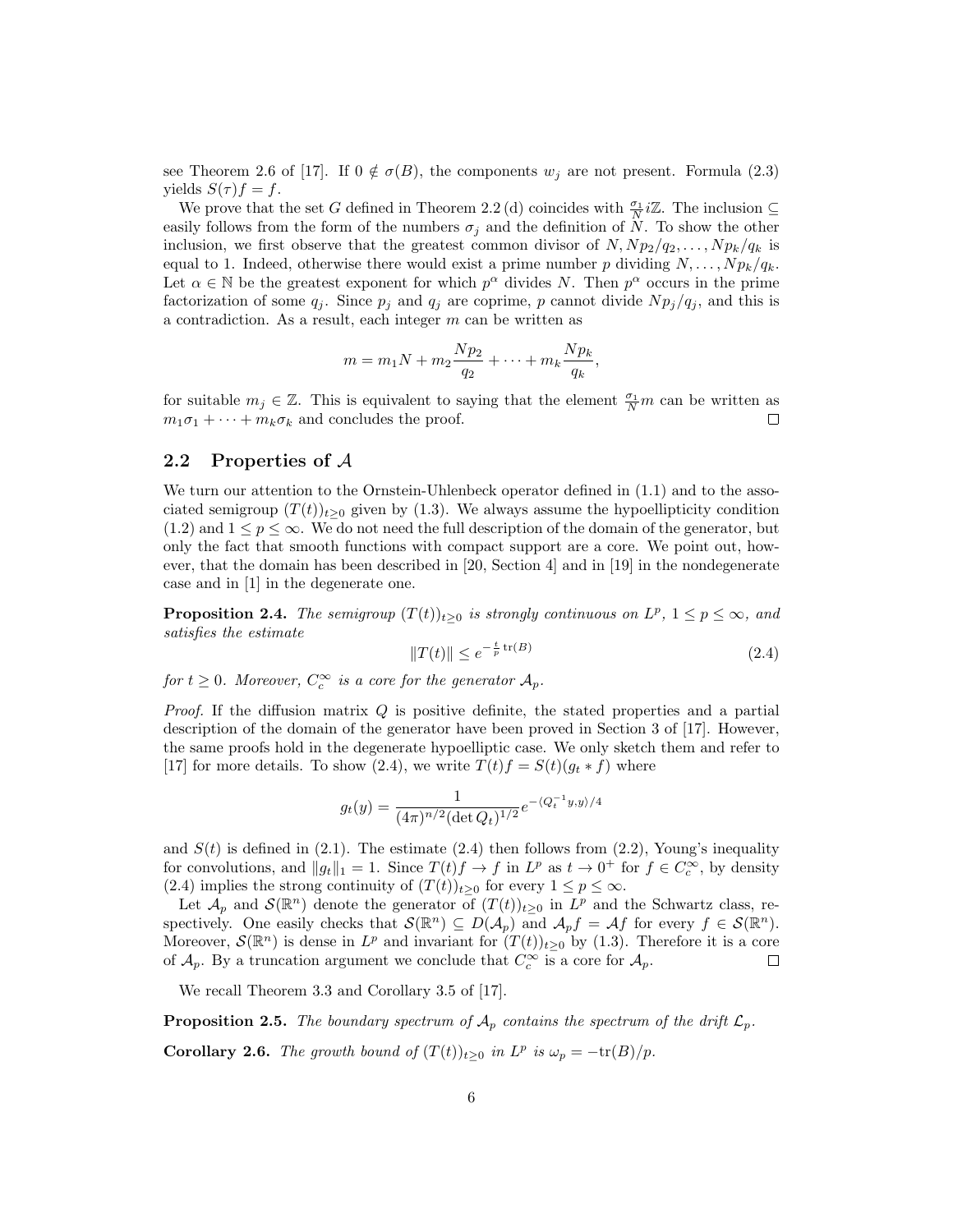Standard semigroup theory then yields first inclusions of the spectra.

Corollary 2.7. The spectrum of  $\mathcal{A}_p$  belongs to the half-plane  $\{\mu \in \mathbb{C} \mid \text{Re}\,\mu \leq -\text{tr}(B)/p\},\$ and that of  $T(t)$  to the closed ball  $\overline{B}(0, e^{-\frac{t}{p}\text{tr}(B)})$ .

If  $\sigma(\mathcal{L}_p)$  is the whole line  $-\text{tr}(B)/p + i\mathbb{R}$ , the half-plane  $\{\mu \in \mathbb{C} \mid \text{Re}\,\mu \leq -\text{tr}(B)/p\}$ coincides with the sum  $(-\infty, 0] + \sigma(\mathcal{L}_n)$ . This is not the case if  $\sigma(\mathcal{L}_n)$  is a discrete subgroup of  $i\mathbb{R}$ , which occurs when the group generated by the drift part is periodic (see Theorem 2.2(d)). However, also in this case we have the inclusion  $\sigma(\mathcal{A}_p) \subseteq (-\infty, 0] + \sigma(\mathcal{L}_p)$  as proved in the next proposition.

**Proposition 2.8.** Let B be similar to a diagonal matrix with nonzero eigenvalues  $\pm i\sigma_1$ ,  $\cdots$ ,  $\pm i\sigma_k$  in iR and possibly 0. Assume that the quotient  $\sigma_r \sigma_s^{-1}$  is rational for all r and s. Then  $\sigma(\mathcal{A}_p) \subseteq (-\infty, 0] + \sigma(\mathcal{L}_p)$ .

*Proof.* Let  $\tau > 0$  be the period of  $(S(t))_{t \in \mathbb{R}}$ , see Proposition 2.3. Also  $e^{tB^T}$  is  $\tau$ -periodic and in particular  $e^{\tau B^T} = I$ . By the representation formula (1.3) we have

$$
(T(\tau)f)(x) = \frac{1}{(4\pi)^{n/2}(\det Q_{\tau})^{1/2}} \int_{\mathbb{R}^n} e^{-\langle Q_{\tau}^{-1}y, y \rangle/4} f(x - y) dy,
$$

showing that  $T(\tau) = T_{\tau}(1)$  where  $(T_{\tau}(t))_{t>0}$  is the semigroup generated by the diffusion operator  $A_{\tau} = \text{Tr}(Q_{\tau}D^2)$ , whose spectrum is  $(-\infty, 0]$ . Take  $\mu = a + ib \in \sigma(A_p)$ . The spectral inclusion Theorem IV.3.6 of [7] yields that  $e^{\tau(a+ib)}$  belongs to  $\sigma(T(\tau)) = \sigma(T_{\tau}(1)).$ Since  $(T_\tau(t))_{t\geq0}$  is analytic, from Corollary IV.3.12 of [7] we infer the identity  $\sigma(T_\tau(1))$  $\{0\} = e^{\sigma(A_{\tau})} = (0, 1]$ . It follows that  $a \leq 0$  and  $\tau b = 2m\pi$  for some  $m \in \mathbb{Z}$  and hence  $i\overline{b} \in \frac{2\pi}{\tau} i\mathbb{Z} = G$ , using also Proposition 2.3. Therefore  $\sigma(\mathcal{A}_p)$  is contained in  $(-\infty, 0] + G$ .

The spectrum of the Ornstein-Uhlenbeck operators has been computed in [17, Section 4] if either  $\sigma(B) \subset \mathbb{C}_-$  or  $\sigma(B) \subset \mathbb{C}_+$ . The proofs in this paper are written only in the uniformly elliptic case where  $Q$  is positive definite, but in the introduction of  $[17]$  it is pointed out that they also work only assuming the hypoellipticity condition (1.2).

To explain why this condition suffices, we recall that the spectrum of  $A_p$  is determined in [17] at first under the assumption  $\sigma(B) \subset \mathbb{C}_+$  by exhibiting explicit eigenfunctions for the eigenvalues  $\mu < -\text{tr}(B)/p$ . These are computed using the matrix

$$
\widetilde{Q}_{\infty} = \int_0^{\infty} e^{-sB} Q e^{-sB^T} ds.
$$

The above integral converges since the matrix semigroup  $(e^{-sB})_{s\geq 0}$  is exponentially stable. Moreover  $\hat{Q}_{\infty}$  is nondegenerate under condition (1.2). Since  $\hat{Q}_{\infty}$ , and not  $Q$ , enters all calculations, all results still hold in the hypoelliptic setting provided that  $\sigma(B) \subset \mathbb{C}_+$ , including the extreme cases  $p = 1, \infty$ .

The case  $\sigma(B) \subset \mathbb{C}$  follows from the preceding one by a simple duality argument, which we describe now. The formal adjoint of  $A$  is given by

$$
\mathcal{A}^* = \sum_{i,j=1}^n q_{ij} D_{ij} - \sum_{i,j=1}^n b_{ij} x_j D_i - \text{tr}(B).
$$

Let  $\mathcal{A}_{p'}^*$  be the realization of  $\mathcal{A}^*$  in  $L^{p'}, 1/p + 1/p' = 1$ , as the generator of the semigroup (1.3) with  $-B$  replacing B (also in the definition of  $Q_t$ ) multiplied by the exponential factor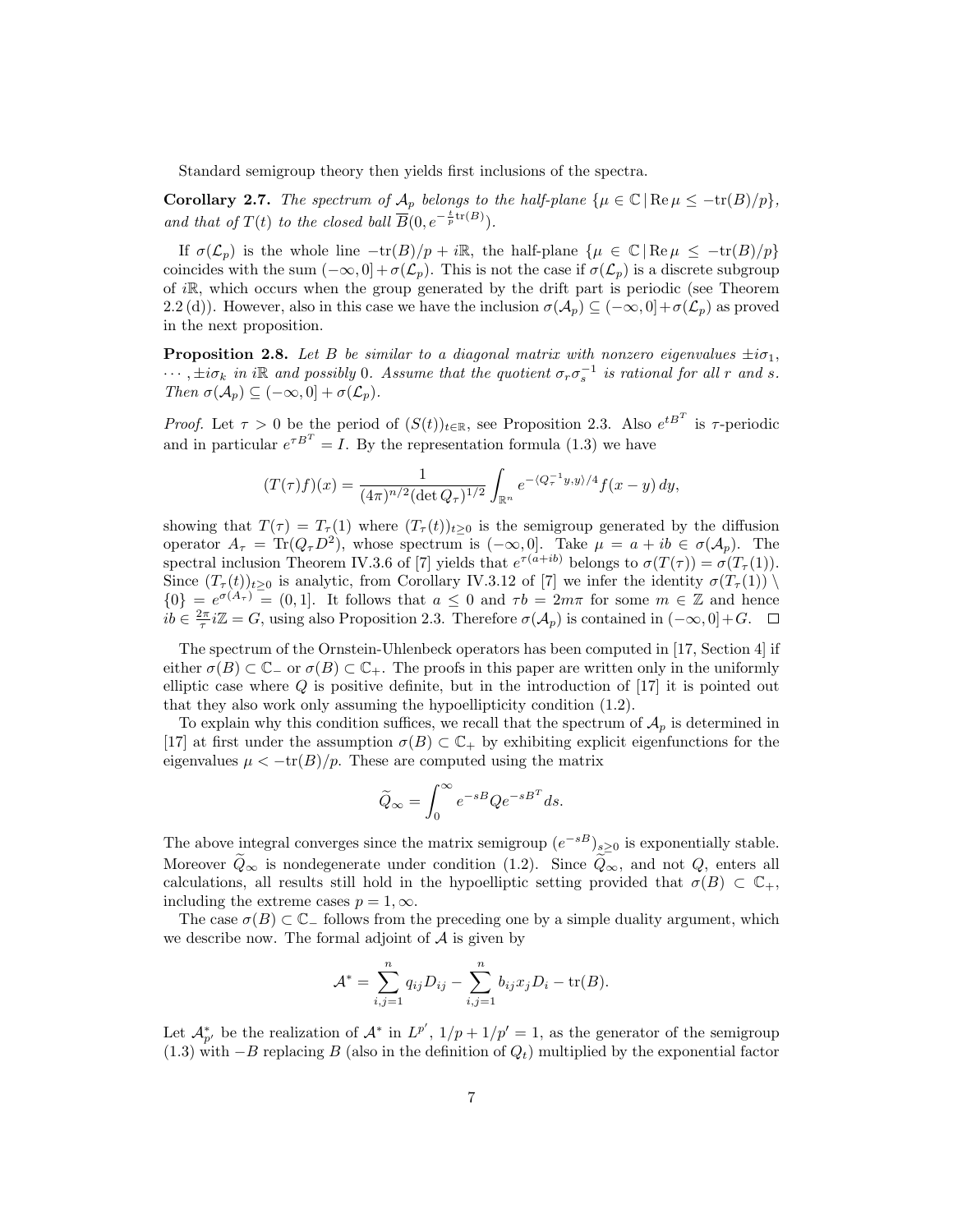$e^{-t \text{ tr}(B)}$ . Notice that the spectrum of the drift matrix is now contained in  $\mathbb{C}_+$ . Therefore, for every  $\mu \in \mathbb{C}$  with  $\text{Re}\,\mu < \text{tr}(B)/p' - \text{tr}(B) = -\text{tr}(B)/p$  the operator  $\mu - \mathcal{A}_{p'}^*$  is not injective. Let  $(\mathcal{A}_{p}', D(\mathcal{A}_{p}'))$  denote the adjoint of  $\mathcal{A}_{p}$  in  $L^{p'}$ . Recalling that  $C_c^{\infty}$  is a core for  $\mathcal{A}_{p'}^*$  and  $\mathcal{A}_p$ , it is easily seen that  $D(\mathcal{A}_{p'}^*) \subseteq D(\mathcal{A}_{p'})$  and  $\mathcal{A}_{p'}f = \mathcal{A}_{p'}^*f$  for every  $f \in D(\mathcal{A}_{p'}^*)$ . Since  $\mu - \mathcal{A}_{p'}^*$  is not injective, it follows that  $\mu - \mathcal{A}_p$  is not surjective and hence  $\mu \in \sigma(\mathcal{A}_p)$ . The other inclusion is provided by Corollary 2.7. Note that this works in the extreme cases  $p = 1, \infty$  as well.

We state the results discussed above.

**Theorem 2.9.** Let  $1 \le p \le \infty$  and (1.2) be true. If either  $\sigma(B) \subset \mathbb{C}_-$  or  $\sigma(B) \subset \mathbb{C}_+$ , then  $\sigma(A_p) = {\mu \in \mathbb{C} | \operatorname{Re} \mu \leq -\operatorname{tr}(B)/p}.$  In the latter case, every  $\mu$  with  $\operatorname{Re} \mu < -\operatorname{tr}(B)/p$  is an eigenvalue.

## 3 Preliminary considerations

In contrast to [17] we cannot use eigenvalues in the proof of our main result. To show this we rule out eigenvalues of A if the spectrum of B intersects  $\mathbb{C}_-$  or if B is skew-symmetric and  $Q = I$ , where we assume that  $p = 2$ .

First, we assume that some eigenvalue of B has a negative real part. Suppose that  $\mu \in \mathbb{C}$ with Re  $\mu < -\frac{1}{2}$  tr(B) was an eigenvalue of  $\mathcal{A}_2$  with eigenfunction  $f \in L^2 \setminus \{0\}$ . The spectral mapping theorem for the point spectrum shows that  $T(t)f = e^{\mu t}f$  for every  $t \geq 0$ , see Theorem IV.3.7 and Corollary IV.3.8 of [7]. Denoting by  $\hat{f}$  the Fourier transform of f, the representation formula (1.3) implies that the equation  $T(t)f = e^{\mu t}f$  is equivalent to

$$
\hat{f}(e^{-tB^T}\xi) = e^{(\mu + \text{tr}(B))t}e^{|Q_t^{1/2}e^{-tB^T}\xi|^2}\hat{f}(\xi),\tag{3.1}
$$

where  $t \geq 0$ , see Section 4 of [17]. We compute

 $\overline{\phantom{a}}$ 

$$
|Q_t^{1/2}e^{-tB^T}\xi|^2 = \langle Q_t e^{-tB^T}\xi, e^{-tB^T}\xi \rangle = \int_0^t \langle e^{sB}Qe^{sB^T}e^{-tB^T}\xi, e^{-tB^T}\xi \rangle ds
$$

$$
= \int_0^t |Q^{1/2}e^{(s-t)B^T}\xi|^2 ds = \int_0^t |Q^{1/2}e^{-sB^T}\xi|^2 ds \qquad (3.2)
$$

for  $\xi \in \mathbb{R}^n$ . Take  $\lambda \in \sigma(B) = \sigma(B^T)$  with  $\text{Re }\lambda < 0$ . Let P be the spectral projection of  $B^T$ corresponding to  $\lambda$ . Fix  $\varepsilon > 0$  with Re  $\lambda + \varepsilon < 0$ . Then there exists a constant  $M > 0$  such that  $||e^{sB^T}P|| \leq Me^{(\text{Re }\lambda+\varepsilon)s}$  for every  $s \geq 0$ . Observe that also  $-B$  satisfies (1.2), so that there is a constant  $\nu > 0$  with

$$
\int_0^1 |Q^{1/2} e^{-sB^T} \xi|^2 ds = \left\langle \int_0^1 e^{-sB} Q e^{-sB^T} \xi ds, \xi \right\rangle \ge \nu |\xi|^2.
$$

Let  $t \in [m, m + 1)$  for some  $m \in \mathbb{N}_0$ . Inserting P in (3.2), it follows

$$
Q_t^{1/2} e^{-tB^T} \xi|^2 \ge \int_0^m |Q^{1/2} e^{-sB^T} \xi|^2 ds = \sum_{k=0}^{m-1} \int_0^1 |Q^{1/2} e^{-rB^T} e^{-kB^T} \xi|^2 dr
$$
  

$$
\ge \sum_{k=0}^{m-1} \nu \|P\|^{-2} |Pe^{-kB^T} \xi|^2 \ge \sum_{k=0}^{m-1} \nu (M \|P\|)^{-2} e^{-2(\text{Re }\lambda + \varepsilon)k} |P\xi|^2
$$
  

$$
\ge ce^{-2(\text{Re }\lambda + \varepsilon)t} |P\xi|^2
$$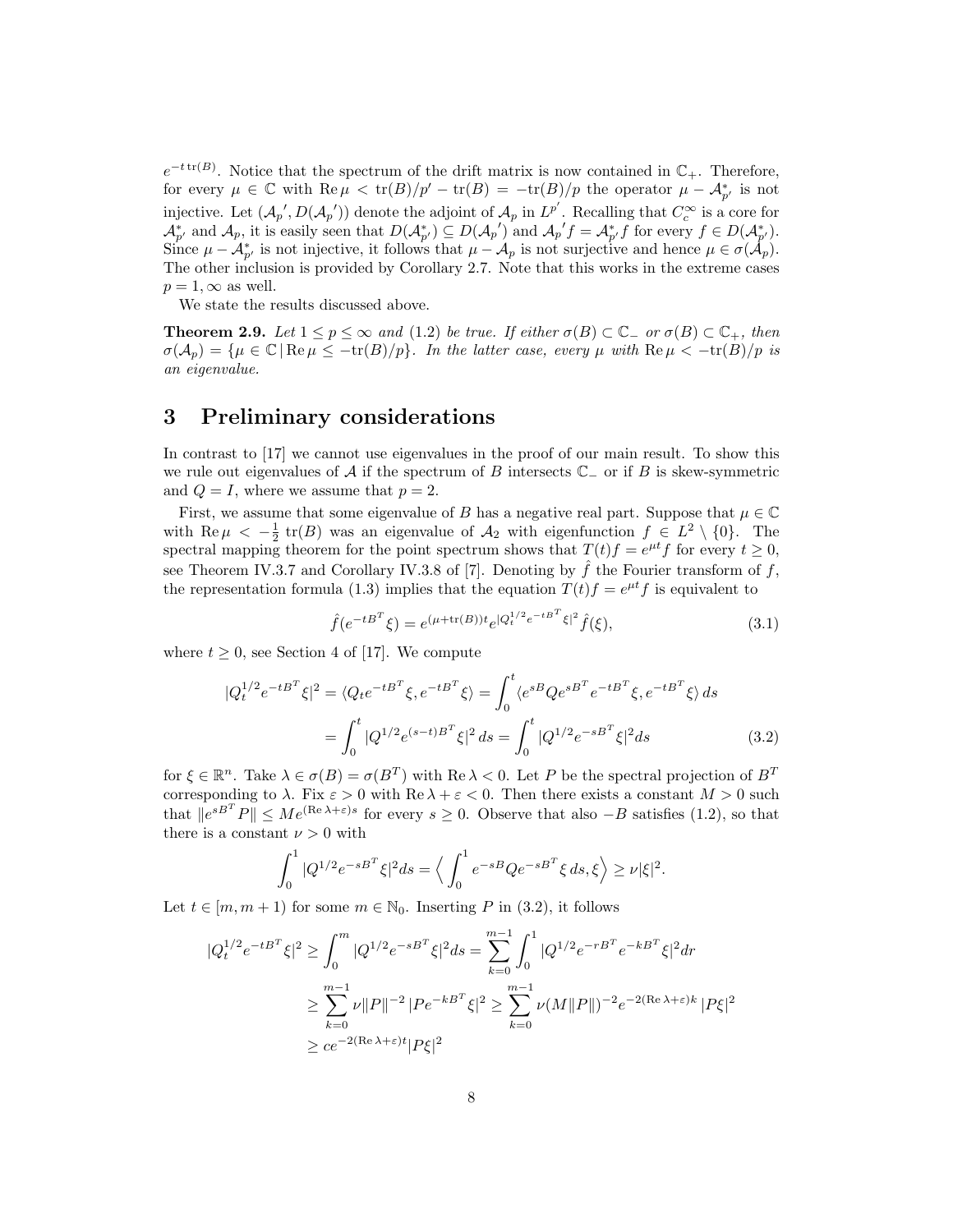for some constant  $c > 0$ . Integrating (3.1) on  $\mathbb{R}^n$ , we derive

$$
\int_{\mathbb{R}^n} |\hat{f}(\xi)|^2 d\xi = e^{2t \, (\text{Re}\,\mu + \frac{1}{2}\text{tr}(B))} \int_{\mathbb{R}^n} e^{2|Q_t^{1/2} e^{-tB^T} \xi|^2} |\hat{f}(\xi)|^2 d\xi
$$
\n
$$
\geq \exp\left(2c\alpha^2 e^{-2(\text{Re}\,\lambda + \varepsilon)t}\right) e^{2t \, (\text{Re}\,\mu + \frac{1}{2}\text{tr}(B))} \int_{\{|P\xi| \geq \alpha\}} |\hat{f}(\xi)|^2 d\xi,
$$

for every  $t \geq 0$  and  $\alpha > 0$ . Letting  $t \to +\infty$ , the right hand side blows up unless  $\int_{\{|P\xi|\geq\alpha\}}|\widehat{f}(\overline{\xi})|^2 d\xi = 0$ . Since  $\alpha > 0$  is arbitrary and the set  $\{P\xi = 0\}$  has measure 0, this would imply  $\hat{f} = 0$  and thus  $f = 0$  in  $L^2$ , which is a contradiction.

Second, we assume that  $B = -B^T$  and  $Q = I$ . Recalling that  $tr(B) = 0$ , we now suppose there was an eigenvalue  $\mu$  of  $\mathcal{A}_2$  with Re  $\mu < 0$ . Arguing as before, we rewrite (3.1) as

$$
e^{-|Q_t^{1/2}e^{-tB^T}\xi|^2}\hat{f}(e^{-tB^T}\xi) = e^{\mu t}\hat{f}(\xi), \quad t \ge 0,
$$

and then integrate over  $\mathbb{R}^n$  to obtain

$$
\int_{\mathbb{R}^n} e^{-2|Q_t^{1/2}\xi|^2} |\hat{f}(\xi)|^2 d\xi = e^{2 \operatorname{Re} \mu t} \int_{\mathbb{R}^n} |\hat{f}(\xi)|^2 d\xi.
$$

Observing

$$
|Q_t^{1/2}\xi|^2 = \langle Q_t \xi, \xi \rangle = \int_0^t \langle e^{sB} e^{sB^T} \xi, \xi \rangle \, ds = \int_0^t \langle e^{s(B+B^T)} \xi, \xi \rangle \, ds = t \, |\xi|^2,
$$

we derive

$$
\int_{\mathbb{R}^n} |\hat{f}(\xi)|^2 d\xi = \int_{\mathbb{R}^n} e^{-2t(|\xi|^2 + \text{Re}\,\mu)} |\hat{f}(\xi)|^2 d\xi
$$
  
= 
$$
\int_{\{|\xi|^2 > -\text{Re}\,\mu\}} e^{-2t(|\xi|^2 + \text{Re}\,\mu)} |\hat{f}(\xi)|^2 d\xi + \int_{\{|\xi|^2 < -\text{Re}\,\mu\}} e^{-2t(|\xi|^2 + \text{Re}\,\mu)} |\hat{f}(\xi)|^2 d\xi.
$$

The first integral in the last line tends to 0 as  $t \to +\infty$  by dominated convergence. The second integral tends to  $+\infty$  by monotone convergence, if  $\int_{\{|\xi|^2<-Re\,\mu\}}|\hat{f}(\xi)|^2 d\xi > 0$ . Therefore we have either  $\|\hat{f}\|_2 = +\infty$  or  $\|\hat{f}\|_2 = 0$ , and we get a contradiction in any case.

By duality one deduces from the above examples that, if  $\sigma(B)$  intersects both  $\mathbb{C}_-$  and  $\mathbb{C}_+$ , a point  $\lambda$  can be in the spectrum of  $\mathcal{A}_2$  even though  $\lambda - \mathcal{A}_2$  is injective and has dense range. Approximate eigenvalues will thus play a central role.

In order to describe the spectrum of  $A$ , we will reduce the drift matrix  $B$  to a quasi triangular upper matrix. This is done as follows. If M is an invertible real  $n \times n$  matrix, we define the change of variables

$$
\Phi_M : L^p \to L^p, \qquad (\Phi_M u)(y) = u(M^{-1}y). \tag{3.3}
$$

Setting  $v = \Phi_M u$ , one easily calculates that  $Au(x) = A_0 v(Mx)$  for  $x \in \mathbb{R}^n$ , where

$$
A_0v = \text{Tr}(Q_0D^2v) + \langle B_0y, Dv \rangle
$$

with  $y = Mx$ ,  $Q_0 = MQM^T$ , and  $B_0 = MBM^{-1}$ . We conclude

$$
\mathcal{A} = \Phi_M^{-1} \mathcal{A}_0 \Phi_M \quad \text{with} \quad D(\mathcal{A}_p) = \Phi_M^{-1} D(\mathcal{A}_{0,p}).
$$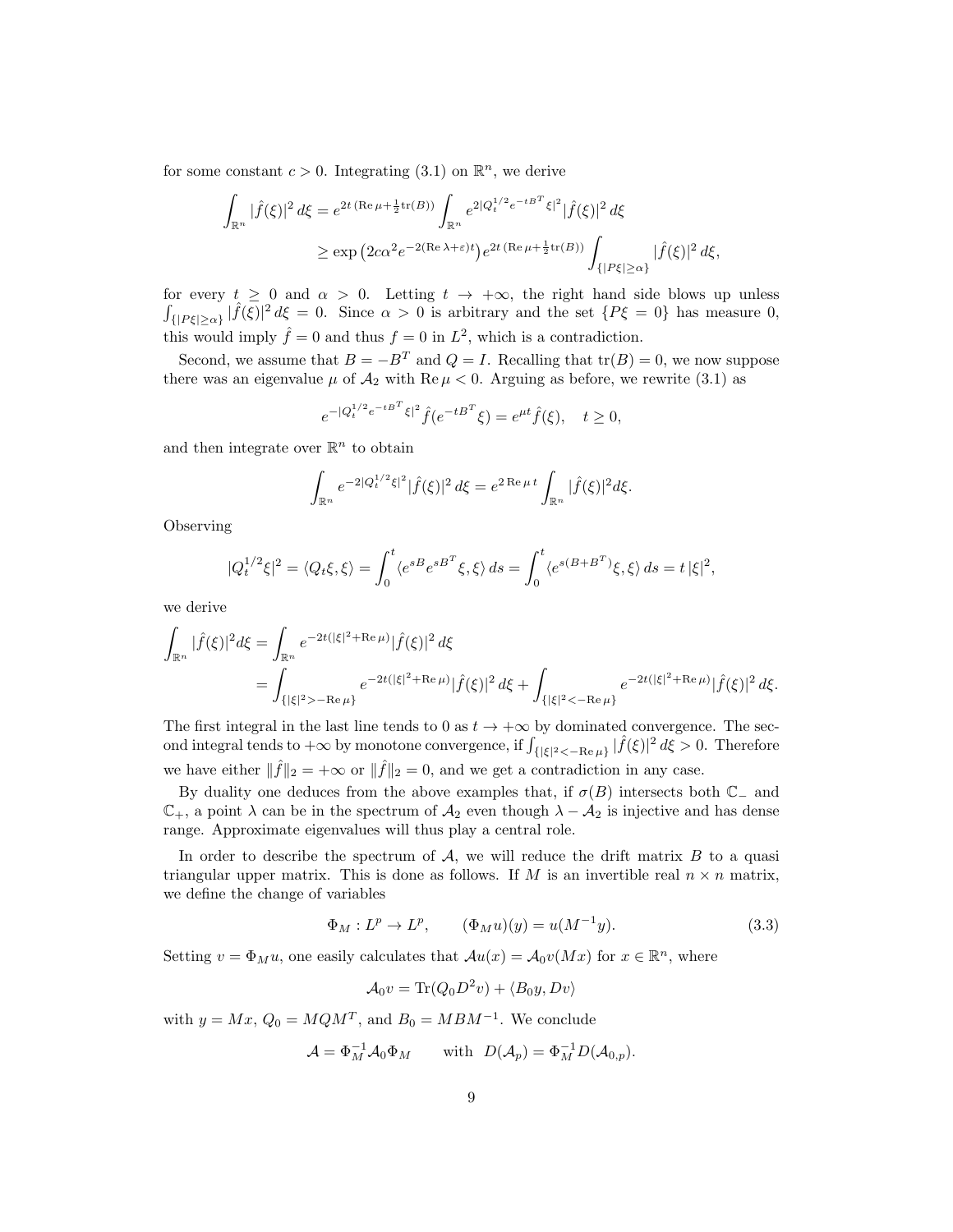We observe that the new operator  $\mathcal{A}_0$  is still hypoelliptic, see (1.2), and that the spectrum is invariant under this transformation.

Applying Schur's theorem for real matrices (see e.g. Theorem 2.3.4 in [11]), we can now choose a real orthogonal matrix M such that  $MBM^{-1} = T$  with

$$
T = \begin{pmatrix} B_1 & * & * & \cdots & * \\ 0 & B_2 & * & \cdots & * \\ 0 & 0 & B_3 & * & \vdots \\ \vdots & \vdots & & \ddots & \vdots \\ 0 & 0 & 0 & \cdots & B_l \end{pmatrix}
$$
 (3.4)

where each  $B_j$  is a real  $1 \times 1$  matrix with a real eigenvalue of B, or a real  $2 \times 2$  matrix with a pair of nonreal complex conjugate eigenvalues  $\alpha_j \pm i\beta_j$ . The diagonal blocks  $B_j$  may be arranged in any prescribed order. By \* we denote an arbitrary block.

## 4 The spectrum of  $\mathcal{A}_p$

The spectrum of the Ornstein-Uhlenbeck operators  $A_p$  depends on the spectrum of the drift operator  $\mathcal{L}_p$  which in turn is determined by B. If B is similar to a diagonal matrix with nonzero eigenvalues  $\pm i\sigma_1, \pm i\sigma_2, \ldots, \pm i\sigma_k$  in iR and possibly 0 and if all ratios  $\sigma_r \sigma_s^{-1}$  belong to Q, then Theroem 2.2 shows that  $\sigma(\mathcal{L}_p)$  is a discrete subgroup  $G = \frac{2\pi i}{\tau}\mathbb{Z}$  of  $i\mathbb{R}$ , where  $S(\tau) = I$ . In this case we prove that  $\sigma(\mathcal{A}_p) = (-\infty, 0] + G$ . In all the remaining cases, the spectrum of  $\mathcal{L}_p$  is the vertical line  $-\text{tr}(B)/p + i\mathbb{R}$  and we show that  $\sigma(\mathcal{A}_p)$  is the half-plane  $\{\mu \in \mathbb{C} \mid \text{Re}\,\mu \leq -\text{tr}(B)/p\}.$  These results, which are the main achievement of the paper, are stated in Theorem 1.1, which we rewrite below for convenience.

**Theorem 4.1.** Let (1.2) be true and  $p \in [1,\infty]$ . Then the spectrum of  $\mathcal{A}_p$  is given by

$$
\sigma(\mathcal{A}_p) = (-\infty, 0] + \sigma(\mathcal{L}_p). \tag{4.1}
$$

In particular, we have either  $\sigma(\mathcal{A}_p) = (-\infty, 0] + G$  or  $\sigma(\mathcal{A}_p) = {\mu \in \mathbb{C} | \operatorname{Re} \mu \leq -\operatorname{tr}(B)/p},$ according to  $\sigma(\mathcal{L}_p)$  being the discrete subgroup  $G = \frac{2\pi i}{\tau} \mathbb{Z}$  of iR or the whole line  $-\text{tr}(B)/p +$ iR. Moreover, the semigroup  $(T(t))_{t\geq0}$  satisfies the weak spectral mapping theorem

$$
\sigma(T(t)) = \overline{\exp(t\sigma(\mathcal{A}_p))}, \qquad t \ge 0.
$$
\n(4.2)

We even have  $\sigma(T(t)) \setminus \{0\} = e^{t\sigma(A_p)}$  except for the case that  $\sigma(\mathcal{L}_p) = G = \frac{2\pi i}{\tau} \mathbb{Z}$  and  $t/\tau$  is irrational.

*Proof.* Theorem 2.9 shows the equality (4.1) if  $\sigma(B) \subset \mathbb{C}_-$  or  $\sigma(B) \subset \mathbb{C}_+$ . Moreover, by Corollary 2.7 and Proposition 2.8 the inclusion  $\sigma(\mathcal{A}_p) \subseteq (-\infty, 0] + \sigma(\mathcal{L}_p)$  always holds. Therefore we only have to prove the other inclusion  $(-\infty,0] + \sigma(\mathcal{L}_p) \subseteq \sigma(\mathcal{A}_p)$  in two remaining cases: one eigenvalue of  $B$  has a positive real part or one eigenvalue of  $B$  lies on the imaginary axis. Note that these cases may overlap and that the first one includes situations covered by Theorem 2.9. The inclusion  $(-\infty, 0] + \sigma(\mathcal{L}_p) \subseteq \sigma(\mathcal{A}_p)$  is established in these two cases in the following two subsections.

To prove the (weak) spectral mapping theorem, we take  $(4.1)$  for granted. Let  $t > 0$ . The spectral inclusion Theorem IV.3.6 of [7] and Corollary 2.7 show that

$$
e^{t\sigma(\mathcal{A}_p)} \subseteq \sigma(T(t)) \setminus \{0\} \subseteq \{\mu \in \mathbb{C} \mid 0 < |\mu| \leq e^{-t \operatorname{tr}(B)/p}\} =: B_t.
$$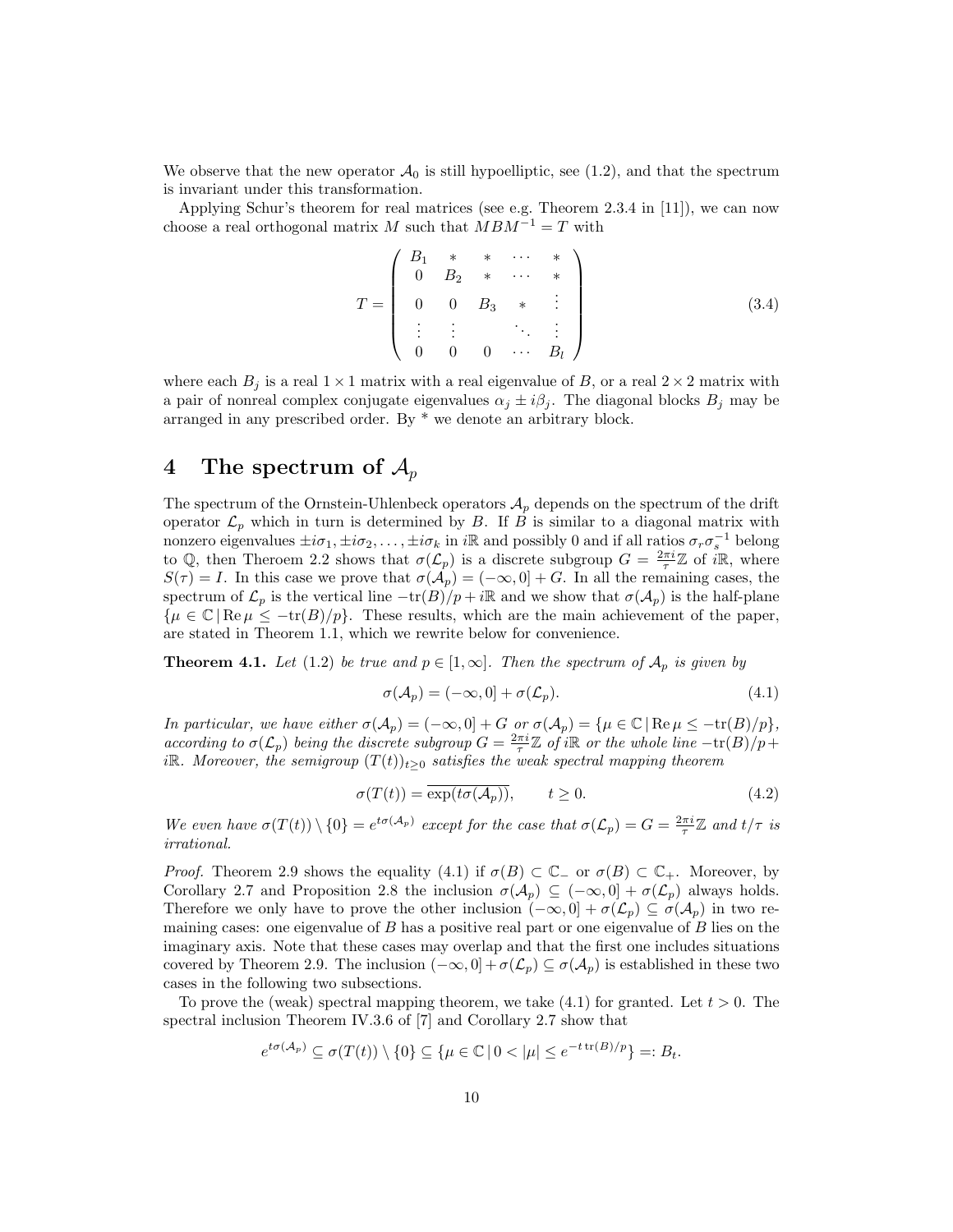We thus even obtain  $\sigma(T(t)) \setminus \{0\} = e^{t\sigma(A_p)}$  if  $\sigma(A_p) = {\mu \in \mathbb{C} | \operatorname{Re} \mu \le -\text{tr}(B)/p}$ . In the other case Proposition 2.3 yields  $\sigma(\mathcal{L}_p) = G = \frac{2\pi i}{\tau} \mathbb{Z}$ . Now  $\text{tr}(B) = 0$ . By (4.1) we can now write

$$
e^{t\sigma(\mathcal{A}_p)} = \{e^{ta}e^{2\pi i mt/\tau} \mid a \le 0, \ m \in \mathbb{Z}\} = (0,1] \cdot S_t,
$$

with  $S_t = \{e^{2\pi i mt/\tau} \mid m \in \mathbb{Z}\}\.$  There are two subcases.

First, let  $t/\tau$  be irrational. Then the set  $S_t$  is dense in the unit circle and it follows that  $\exp(t\sigma(\mathcal{A}_n))$  is equal to  $\overline{B_0}$ ; i.e., (4.2) is true.

Second, let  $t/\tau = j/k$  for coprime  $j, k \in \mathbb{N}$ . Then  $S_t$  coincides with the set  $\Gamma_k$  of kth unit roots so that  $e^{t\sigma(\mathcal{A}_p)} = (0,1] \cdot \Gamma_k$  On the other hand, we have  $S(t)^k = S(j\tau) = I$ . As in the proof of Proposition 2.8, we deduce that  $T(t)^k = T(kt) = T_{kt}(1)$  for the analytic semigroup  $(T_{kt}(s))_{s\geq 0}$  generated by Tr $(Q_{kt}D^2)$ . The spectrum of  $T_{kt}(1)$  is thus equal to [0, 1] and hence  $\sigma(T(t)) \setminus \{0\} = (0, 1] \cdot \Gamma_k$  as required.  $\Box$ 

#### 4.1 The case  $\sigma(B) \cap \mathbb{C}_+ \neq \emptyset$

We show the remaining inclusion in the proof of Theorem 4.1 in the first case.

**Proposition 4.2.** Let  $\sigma(B) \cap \mathbb{C}_+ \neq \emptyset$ . Then  $(-\infty, 0] + \sigma(\mathcal{L}_n) \subset \sigma(\mathcal{A}_n)$ .

In the proof we use degenerate Ornstein-Uhlenbeck operators depending on different sets of variables, as we explain now. We let  $\mathbb{R}^n = \mathbb{R}^k \times \mathbb{R}^m$  and write a point  $z \in \mathbb{R}^n$  accordingly as  $z = (x, y)$ . Let  $B_1$  and  $B_2$  be real  $k \times k$  and  $m \times m$  matrices, respectively, and  $Q_2$  a real, symmetric and positive semidefinite  $m \times m$  matrix. We consider the operators

$$
\mathcal{L}^{(1)} = \langle B_1 x, D_x \rangle \quad \text{and} \quad \mathcal{A}^{(2)} = \text{Tr}(Q_2 D^2) + \langle B_2 y, D_y \rangle. \tag{4.3}
$$

Here  $\mathcal{L}^{(1)}$  is a drift operator on  $L^p(\mathbb{R}^k)$  and  $\mathcal{A}^{(2)}$  is an Ornstein-Uhlenbeck operator on  $L^p(\mathbb{R}^m)$ , which is assumed to be hypoelliptic (recall that  $L^\infty$  means  $C_0$ ). Let  $(S_1(t))_{t\geq0}$  and  $(T_2(t))_{t\geq 0}$  be the generated semigroups. Then  $(S_1(t)\otimes T_2(t))_{t\geq 0}$  acting on  $L^p(\mathbb{R}^k)\otimes L^p(\mathbb{R}^m)$ can be extended to a  $C_0$ -semigroup on  $L^p(\mathbb{R}^n)$ , whose generator is the closure  $C_p$  of  $C =$  $\mathcal{L}^{(1)} + \mathcal{A}^{(2)}$  initially defined on  $D(\mathcal{L}_p^{(1)}) \otimes D(\mathcal{A}_p^{(2)})$ . Since  $C_c^{\infty}(\mathbb{R}^k)$  and  $C_c^{\infty}(\mathbb{R}^m)$  are cores for  $\mathcal{L}^{(1)}$  and  $\mathcal{A}^{(2)}$ , respectively, it follows that  $C_c^{\infty}(\mathbb{R}^n)$  is a core for  $\mathcal{C}_p$ .

*Proof of Proposition 4.2.* Let  $\lambda = \alpha + i\beta \in \sigma(B)$  with  $\alpha > 0$ . As explained at the end of Section 3, using a change of variables we can assume that our operator is given by

$$
\mathcal{A} = \text{Tr}(Q_0 D^2) + \langle Tx, D \rangle,
$$

where T is in the quasi triangular form (3.4), its last block  $B_l$  corresponds to  $\lambda$ , and  $Q_0$  is the transformed diffusion matrix. We distinguish between the cases  $\beta = 0$  and  $\beta \neq 0$ . (Below we tacitly assume that  $T \neq B_l$  since the easier case  $T = B_l$  can be treated analogously.)

**Case 1.**  $\beta = 0$ . Denote the nonreal eigenvalues of B by  $\{\alpha_1 \pm i\beta_1, \dots, \alpha_k \pm i\beta_k\}$  with  $0 \leq 2k < n$  and the real ones by  $\{\lambda_{2k+1}, \ldots, \lambda_n\}$  with  $\lambda_n = \alpha > 0$ . We write a point in  $\mathbb{R}^n$ as  $x = (x_1, y_1, \ldots, x_k, y_k, w_{2k+1}, \ldots, w_n)$ . We use a scaling argument in which the variables  $z_j = (x_j, y_j)$  relative to conjugated eigenvalues are coupled and which leaves the last variable unscaled. Let  $D_{z_j} = (D_{x_j}, D_{y_j})$  for  $j = 1, ..., k$ . The scaling operator is defined by

$$
I_r u(x) = u\left(\frac{z_1}{r^{\gamma_1}}, \frac{z_2}{r^{\gamma_2}}, \dots, \frac{z_k}{r^{\gamma_k}}, \frac{w_{2k+1}}{r^{\gamma_{2k+1}}}, \dots, \frac{w_{n-1}}{r^{\gamma_{n-1}}}, w_n\right)
$$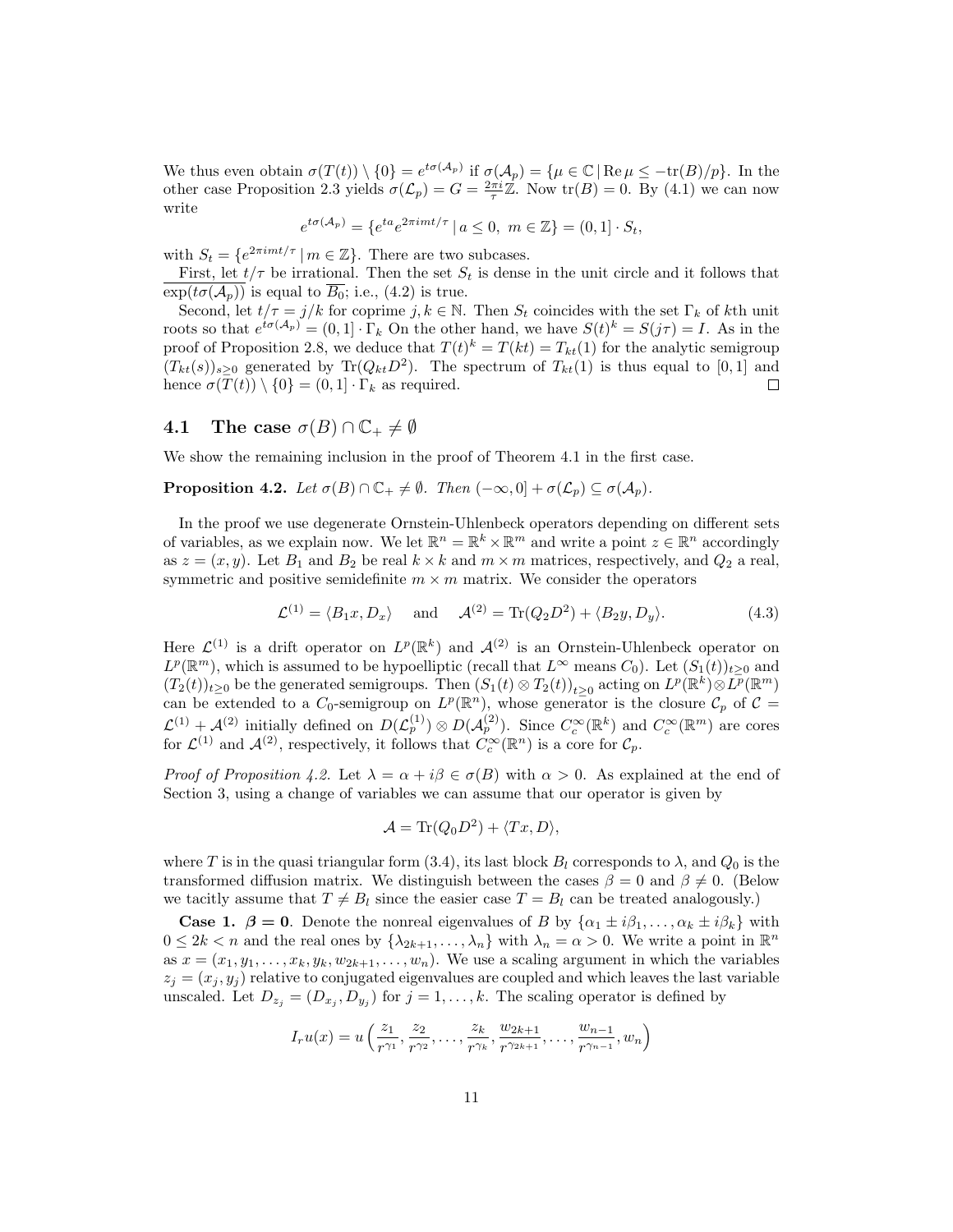for  $r > 0$  and with  $\gamma_1 = 1$  and  $\gamma_i > \gamma_j > 0$  for  $i < j$ . Observe that  $||I_r^{-1}|| = ||I_r||^{-1}$  on  $L^p$ . Let  $u \in C_c^{\infty}$ . Computing  $I_r^{-1} \mathcal{A} I_r u$ , one finds that

$$
\lim_{r \to +\infty} I_r^{-1} A I_r u = \mathcal{C} u \quad \text{in } L^p,
$$

for the limit operator

$$
\mathcal{C}u = \nu D_{w_n}^2 u + \lambda_n w_n D_{w_n} u + \sum_{j=1}^k \langle B_j z_j, D_{z_j} u \rangle + \sum_{j=2k+1}^{n-1} \lambda_j w_j D_{w_j} u.
$$

The constant  $\nu$  is the component  $\langle Q_0 e_n, e_n \rangle$  of  $Q_0$  where  $e_n = (0, \ldots, 0, 1)$ . It is positive, which can be explained as follows. The last row vector in the matrix T is  $\lambda_n e_n$ . This means that the transpose of T maps  $e_n$  to  $\lambda_n e_n$ . Let X be the one-dimensional subspace spanned by  $e_n$ . It is invariant for the transpose of T. Since  $A$  is hypoelliptic, X is not contained in the kernel of  $Q_0$ . It follows  $Q_0 e_n \neq 0$  and hence  $\nu = |Q_0^{1/2} e_n|^2 > 0$ .

Note that we can write  $C = \mathcal{L}^{\text{lim}} + \mathcal{A}^{\text{lim}}$  with

$$
\mathcal{A}^{\lim} = \nu D_n^2 + \lambda_n w_n D_n, \qquad \mathcal{L}^{\lim} = \sum_{j=1}^k \langle B_j z_j, D_{z_j} \rangle + \sum_{j=2k+1}^{n-1} \lambda_j w_j D_{w_j}.
$$

We endow C with the domain described before the proof and call it  $\mathcal{C}_p$ . We first establish a crucial spectral property of  $C_p$ .

Claim. Every  $\mu$  with  $\text{Re}\,\mu < -\text{tr}(B)/p$  is an approximate eigenvalue for  $\mathcal{C}_p$ .

Since  $\lambda_n > 0$ , every  $\lambda$  with Re  $\lambda < -\lambda_n/p$  is an eigenvalue of the one dimensional operator  $\mathcal{A}_p^{\text{lim}}$  by Theorem 2.9. Theorem 2.2 shows that  $\mathcal{L}_p^{\text{lim}}$  possesses the approximate eigenvalue  $-c/p$ , where

$$
c = 2\sum_{j=1}^{k} \alpha_j + \sum_{i=2k+1}^{n-1} \lambda_i = \text{tr}(B) - \lambda_n.
$$

Now, fix  $\mu \in \mathbb{C}$  with  $\text{Re}\,\mu < -\text{tr}(B)/p$  and set  $\lambda = \mu + c/p$ . Note that  $\text{Re}\,\lambda < -\lambda_n/p$ . Choose an eigenfunction  $u_1 = u_1(w_n)$  of  $\mathcal{A}_p^{\text{lim}}$  for  $\lambda$  with  $||u_1||_{L^p(\mathbb{R})} = 1$ . Given  $\varepsilon > 0$ , there is a function  $u_2 = u_2(z_1, \ldots, z_k, w_{2k+1}, \ldots, w_{n-1})$  in  $D(\mathcal{L}_p^{\text{lim}})$  with  $||u_2||_{L^p(\mathbb{R}^{n-1})} = 1$  and  $\|\mathcal{L}^{\lim} u_2 + \frac{c}{p}u_2\|_{L^p(\mathbb{R}^{n-1})} \leq \varepsilon$ . The function  $u = u_1u_2$  thus belongs to  $D(\mathcal{C}_p)$ , has norm one in  $L^p$  and satisfies

$$
\mathcal{C}u - \mu u = (\mathcal{A}^{\lim} u_1 - \lambda u_1) u_2 + (\mathcal{L}^{\lim} u_2 + \frac{c}{p} u_2) u_1 = (\mathcal{L}^{\lim} u_2 + \frac{c}{p} u_2) u_1, \quad (4.4)
$$

which yields  $\|\mathcal{C}u - \mu u\|_p \leq \varepsilon$ . So the claim is proved.

Take  $\lambda_0 \in \rho(\mathcal{A}_p)$ . By similarity,  $\lambda_0$  belongs to  $\rho(I_r^{-1}\mathcal{A}I_r)$  with resolvent  $R(\lambda_0, I_r^{-1}\mathcal{A}_pI_r)$  $I_r^{-1}R(\lambda_0, \mathcal{A}_p)I_r$  for all  $r > 0$ . It follows  $||R(\lambda_0, I_r^{-1}\mathcal{A}_pI_r)|| \leq ||R(\lambda_0, \mathcal{A}_p|| =: C$  and

$$
||u||_p = ||R(\lambda_0, I_r^{-1}A_pI_r)(\lambda_0 - I_r^{-1}AI_r)u||_p \le C ||(\lambda_0 - I_r^{-1}AI_r)u||_p
$$
\n(4.5)

for  $u \in C_c^{\infty}$ . Letting  $r \to +\infty$ , we infer  $||u||_p \leq C ||(\lambda_0 - \mathcal{C})u||_p$ . Since  $C_c^{\infty}$  is a core for  $\mathcal{C}_p$ , this shows that  $\lambda_0$  cannot be an approximate eigenvalue of  $\mathcal{C}_p$ , and hence Re  $\lambda_0 \geq -\text{tr}(B)/p$ by the claim. This means that  $(-\infty, 0] + \sigma(\mathcal{L}_p)$  is contained in  $\sigma(\mathcal{A}_p)$ .

**Case 2.**  $\beta \neq 0$ . We rearrange the blocks in (3.4) such that the first blocks contain the real eigenvalues  $\lambda_1, \ldots, \lambda_k$  with  $0 \leq k < n$  and the other blocks contain the complex ones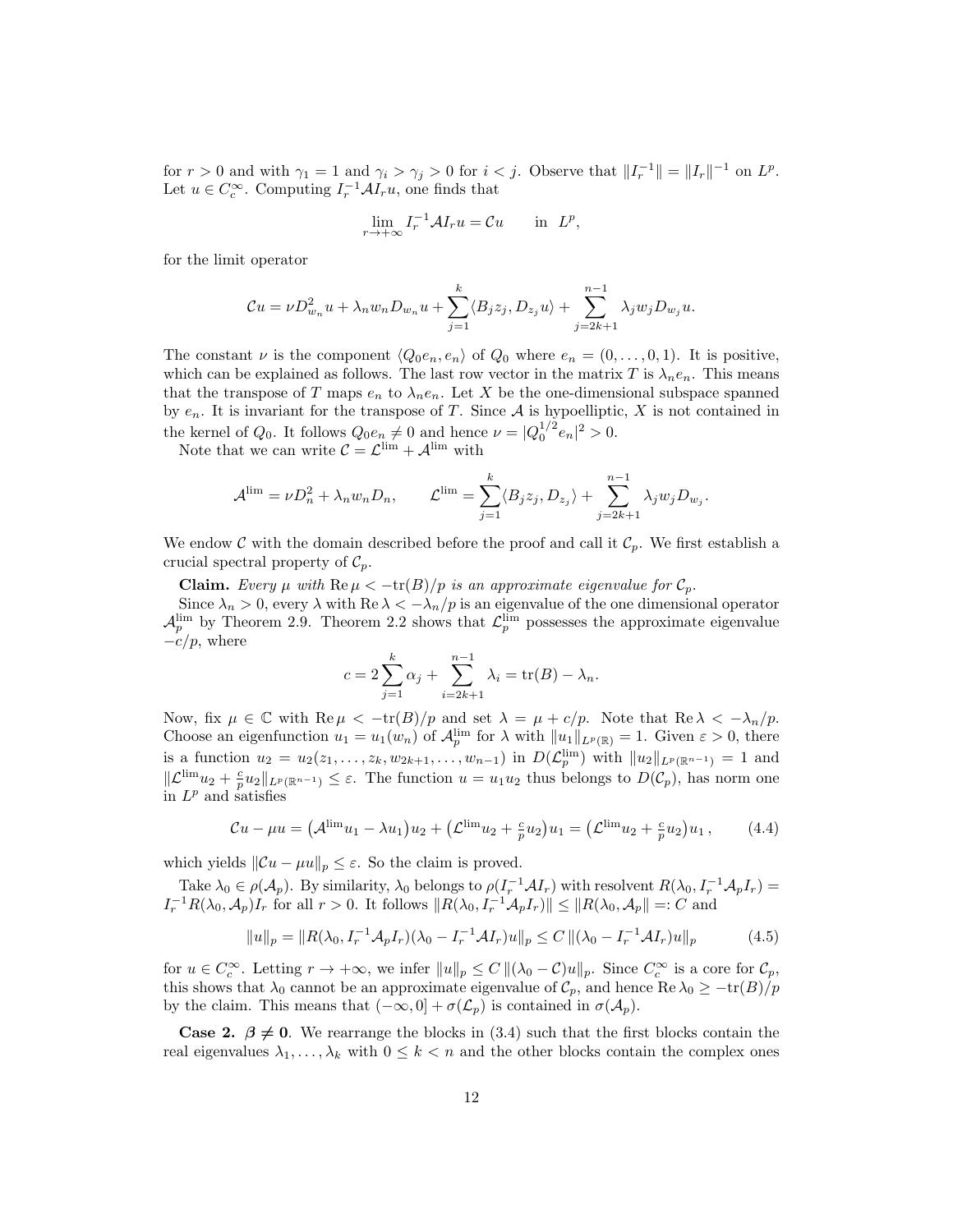$\alpha_{k+1} \pm i\beta_{k+1}, \ldots, \alpha_{k+m} \pm i\beta_{k+m}$  for  $n = k+2m$ , where  $\alpha_{k+m} = \alpha > 0$  and  $\beta_{k+m} = \beta \neq 0$ . As a consequence, a point of  $\mathbb{R}^n$  is denoted by  $x = (w_1, w_2, \ldots, w_k, z_{k+1}, \ldots, z_{k+m})$  with  $z_j = (x_j, y_j)$ . The scaling operator is now defined by

$$
J_r u(x) = u\left(\frac{w_1}{r^{\gamma_1}}, \frac{w_2}{r^{\gamma_2}}, \dots, \frac{w_k}{r^{\gamma_k}}, \frac{z_{k+1}}{r^{\gamma_{k+1}}}, \dots, \frac{z_{k+m-1}}{r^{\gamma_{k+m-1}}}, z_{k+m}\right)
$$
(4.6)

with  $\gamma_1 = 1$  and  $\gamma_i > \gamma_j > 0$  for  $i < j$ . For every  $u \in C_c^{\infty}$  we have

$$
\lim_{r \to +\infty} J_r^{-1} A J_r u = \mathcal{C} u \qquad \text{in } L^p,
$$

where the limit operator is given by

$$
\mathcal{C}u = \text{Tr}(Q_0^{\dagger} D_{k+m}^2 u) + \langle B_{k+m} z_{k+m}, D_{z_{k+m}} u \rangle
$$
  
+ 
$$
\sum_{j=1}^k \lambda_j w_j D_{w_j} u + \sum_{j=1}^{m-1} \langle B_{k+j} z_{k+j}, D_{z_{k+j}} u \rangle.
$$
 (4.7)

Here  $Q_0^{\dagger}$  is the lower right  $2 \times 2$  submatrix of  $Q_0$ .

As before we introduce  $\mathcal{C}_p$  and claim that the open half-plane  $\{\mu \in \mathbb{C} \mid \text{Re } \mu \lt -\text{tr}(B)/p\}$ is contained in its approximate spectrum.

To prove the claim, we split C as the sum  $\mathcal{A}^{\lim} + \mathcal{L}^{\lim}$  for the Ornstein-Uhlenbeck operator

$$
\mathcal{A}^{\text{lim}} = \text{Tr}(Q_0^{\dagger} D_{k+m}^2) + \langle B_{k+m} z_{k+m}, D_{z_{k+m}} \rangle
$$

in the last two variables and the drift operator

$$
\mathcal{L}^{\lim} = \sum_{j=1}^{k} \lambda_j w_j D_{w_j} + \sum_{j=1}^{m-1} \langle B_{k+j} z_{k+j}, D_{z_{k+j}} \rangle
$$

acting in the remaining variables.

We show that  $\mathcal{A}^{\text{lim}}$  is hypoelliptic by verifying (1.2). Let Y be a real subspace of  $\mathbb{R}^2$  which is invariant for  $B_{k+m}^T$ . Suppose that  $\dim Y = 1$ . Then there would exist a real eigenvalue for  $B_{k+m}^T$ , but this is not the case as  $\sigma(B_{k+m}^T) = {\alpha \pm i\beta}$ . We thus have either  $Y = \{0\}$ or  $Y = \mathbb{R}^2$ . Suppose that  $\mathbb{R}^2 \subseteq \text{ker}(Q_0^{\dagger})$ . In this case the real subspace of  $\mathbb{R}^n$  spanned by  $e_{n-1} = (0, \ldots, 0, 1, 0)$  and  $e_n = (0, \ldots, 0, 1)$  would be invariant for the transpose of the drift matrix T and it would be contained in  $\ker(Q_0)$ . This contradicts the hypoellipticity of A.

Since  $\alpha_{k+m} > 0$ , by Theorem 2.9 every  $\lambda$  with  $\text{Re }\lambda < -2\alpha_{k+m}/p$  is an eigenvalue of  $\mathcal{A}_p^{\text{lim}}$ . Moreover, Theorem 2.2 yields that  $\sigma_{ap}(\mathcal{L}_p^{\text{lim}})$  contains the number  $-c/p$  with

$$
c = \sum_{j=1}^{k} \lambda_j + \sum_{j=1}^{m-1} 2\alpha_{j+k}.
$$

Take  $\mu \in \mathbb{C}$  with Re  $\mu < -\text{tr}(B)/p$  and set  $\lambda = \mu + c/p$ . Take an eigenfunction  $u_1 =$  $u_1(x_{k+m}, y_{k+m})$  of  $\mathcal{A}_p^{\text{lim}}$  for  $\lambda$  with  $||u_1||_{L^p(\mathbb{R}^2)} = 1$ . Given  $\varepsilon > 0$ , we have a function  $u_2 = u_2(w_1, \ldots, w_k, z_{k+1}, \ldots, z_{k+m-1})$  in  $D(\mathcal{L}_p^{\text{lim}})$  satisfying  $||u_2||_{L^p(\mathbb{R}^{n-2})} = 1$  and  $||\mathcal{L}^{\text{lim}} u_2 + \frac{c}{p}u_2||_{L^p(\mathbb{R}^{n-2})} \leq \varepsilon$ . As in (4.4),  $u = u_1u_2$  is an approximate eigenfunction for  $\mathcal{$ approximate eigenvalue  $\mu$ . We can then proceed as at the end of Case 1, see (4.5).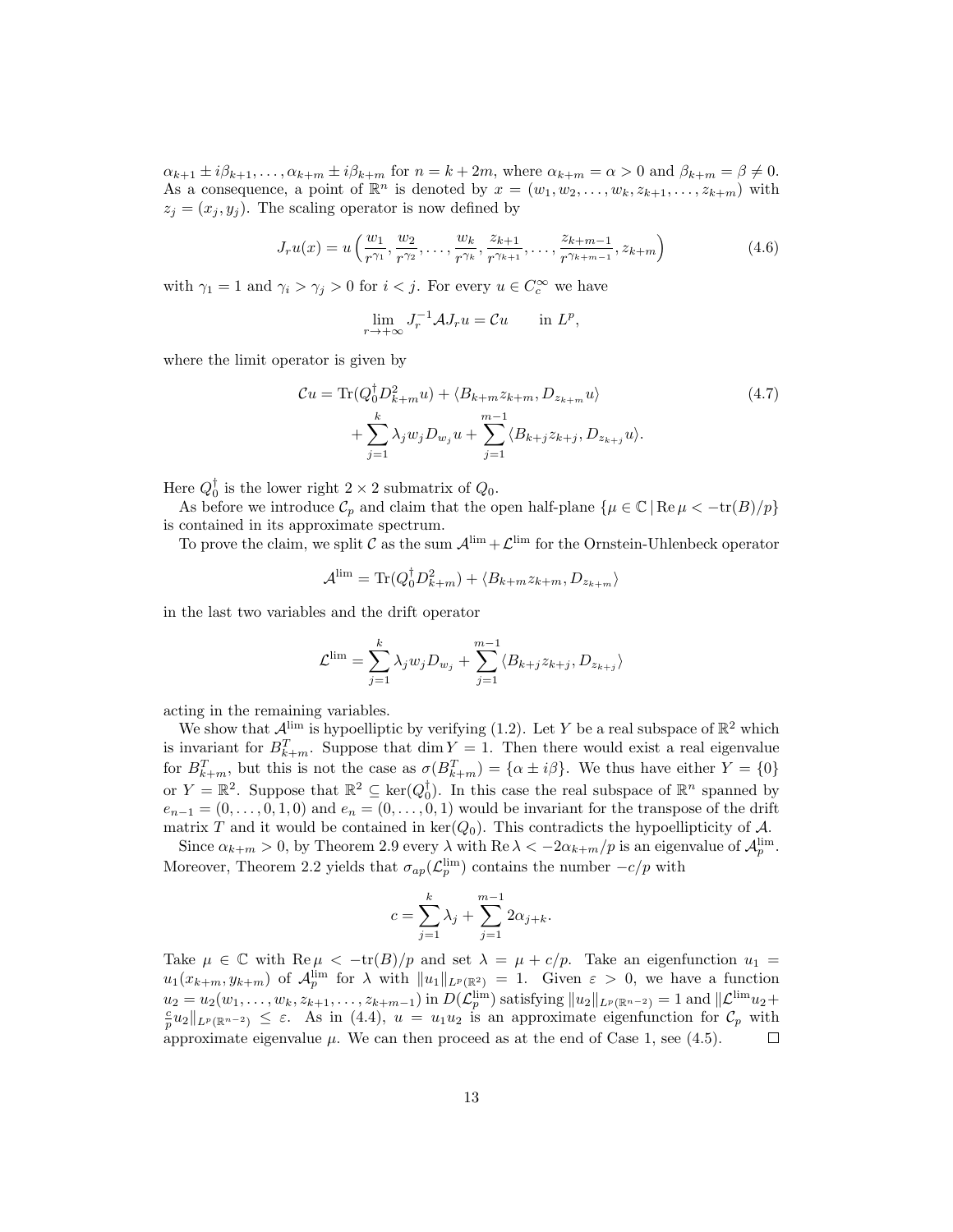#### 4.2 The case  $\sigma(B) \cap i\mathbb{R} \neq \emptyset$

To deal with imaginary eigenvalues of B, we need a second type of transformation. We introduce an isometry  $S: L^p \to L^p$  by

$$
Su(x) = e^{is\phi(x)}u(x),\tag{4.8}
$$

where  $s \in \mathbb{R}$  and the function  $\phi : \mathbb{R}^n \to \mathbb{R}$  is chosen below. For  $u \in C_c^{\infty}$ , say, the operator  $\mathcal A$  given by  $(1.1)$  is transformed into

$$
S^{-1}ASu(x) = Au - s^2 \langle QD\phi, D\phi \rangle u + 2is \langle QD\phi, Du \rangle + is \text{Tr}(QD^2\phi)u + is \langle Bx, D\phi \rangle u. \tag{4.9}
$$

Let  $\lambda \in \sigma(B) \cap i\mathbb{R}$ . Then we have either  $\lambda = 0$  or  $\lambda = i\beta \neq 0$ . The next two propositions show the spectral inclusion needed for Theorem 4.1 separately for these two cases.

**Proposition 4.3.** Let  $0 \in \sigma(B)$ . Then  $(-\infty, 0] + \sigma(\mathcal{L}_p) \subseteq \sigma(\mathcal{A}_p)$ .

*Proof.* In the proof we write  $\mathcal A$  for  $\mathcal A_p$  and similarly for the other operators involved. Observe that the kernel of  $B<sup>T</sup>$  is a nontrivial subspace which is invariant for  $B<sup>T</sup>$ . Condition (1.2) thus yields a vector  $\xi \in \text{ker}(B^T)$  with  $Q\xi \neq 0$ . Then  $\langle Q\xi, \xi \rangle = |Q^{1/2}\xi|^2 \neq 0$ . We set  $\phi(x) = \xi \cdot x$  for  $x \in \mathbb{R}^n$ . Equation (4.9) then becomes

$$
S^{-1}ASu(x) = Au - s^2 \langle Q\xi, \xi \rangle u + 2is \langle Q\xi, Du \rangle + is \langle x, B^T\xi \rangle u = \tilde{A}u - s^2 \langle Q\xi, \xi \rangle u \quad (4.10)
$$

where we have defined  $\tilde{A}u = Au + 2is\langle Q\xi, Du \rangle$  and used  $B^T \xi = 0$ . Let  $k \in \mathbb{N}$  and the isometry  $V_k: L^p \to L^p$  be given by

$$
V_k u(x) = k^{-n/p} u(k^{-1}x).
$$
\n(4.11)

For  $u \in C_c^{\infty}$ , we compute

$$
V_k^{-1} \tilde{\mathcal{A}} V_k u = k^{-2} \text{Tr}(Q D^2 u) + \langle Bx, D u \rangle + k^{-1} 2 i s \langle Q\xi, D u \rangle \longrightarrow \mathcal{L} u = \langle Bx, D u \rangle,
$$

as  $k \to +\infty$ . Set  $\tilde{\mathcal{A}}_k = V_k^{-1} \tilde{\mathcal{A}} V_k$ . Then  $\rho(\tilde{\mathcal{A}}_k) = \rho(\tilde{\mathcal{A}})$  by similarity, where we omit the subscript p. We want to show the inclusion  $\sigma(\mathcal{L}) \subseteq \sigma(\tilde{\mathcal{A}})$ , for which we need the next fact.

**Claim.** Let  $\lambda \in \rho(\tilde{\mathcal{A}}) \cap \rho(\mathcal{L})$  and  $f \in L^p$ . We then obtain

$$
R(\lambda, \tilde{\mathcal{A}}_k)f \to R(\lambda, \mathcal{L})f \quad \text{in } L^p \qquad \text{as } k \to \infty. \tag{4.12}
$$

Since  $C_c^{\infty}$  is a core of  $(\mathcal{L}, D(\mathcal{L}_p))$  by Proposition 2.1, it suffices to prove the convergence on the dense subspace  $(\lambda - \mathcal{L})C_c^{\infty}$ . Let  $f = \lambda u - \mathcal{L}u$  for some  $u \in C_c^{\infty}$ . Using the identity

$$
R(\lambda, \tilde{A}_k)f - R(\lambda, \mathcal{L})f = R(\lambda, \tilde{A}_k)(\mathcal{L} - \tilde{A}_k)R(\lambda, \mathcal{L})f
$$

we deduce

$$
||R(\lambda, \tilde{A}_k)f - R(\lambda, \mathcal{L})f||_p \le ||R(\lambda, \tilde{A}_k)|| \, ||\mathcal{L}u - \tilde{A}_ku||_p \le ||R(\lambda, \tilde{A})|| \, ||\mathcal{L}u - \tilde{A}_ku||_p
$$

and the claim follows.

Now, let  $\lambda_0 \in \sigma(\mathcal{L})$ . Suppose that  $\lambda_0 \in \rho(\tilde{\mathcal{A}})$ . Then there exists a radius  $r > 0$  such that  $\lambda \in \rho(\tilde{\mathcal{A}}) = \rho(\tilde{\mathcal{A}}_k)$  whenever  $|\lambda - \lambda_0| < r$ . Take  $\lambda$  with  $|\lambda - \lambda_0| < r$  and Re  $\lambda >$  Re  $\lambda_0$ . Then  $\lambda$  also belongs to  $\rho(\mathcal{L})$  by Theorem 2.2. The formula (4.12) thus yields

$$
||R(\lambda, \mathcal{L})f||_p \le \liminf_{k \to \infty} ||R(\lambda, \tilde{\mathcal{A}}_k)f||_p \le ||R(\lambda, \tilde{\mathcal{A}})|| ||f||_p.
$$

for every  $f \in L^p$ . In the limit  $\lambda \to \lambda_0$  the left-hand side blows up, whereas the right-hand side remains bounded. By this contradiction,  $\lambda_0$  belongs to  $\sigma(\tilde{\mathcal{A}})$  and consequently  $\tilde{\lambda}_0 - s^2 \langle Q\xi, \xi \rangle$ to  $\sigma(\mathcal{A})$ , see (4.10). As  $s \in \mathbb{R}$  is arbitrary, we conclude that  $\sigma(\mathcal{L}) + (-\infty, 0] \subseteq \sigma(\mathcal{A})$ .  $\Box$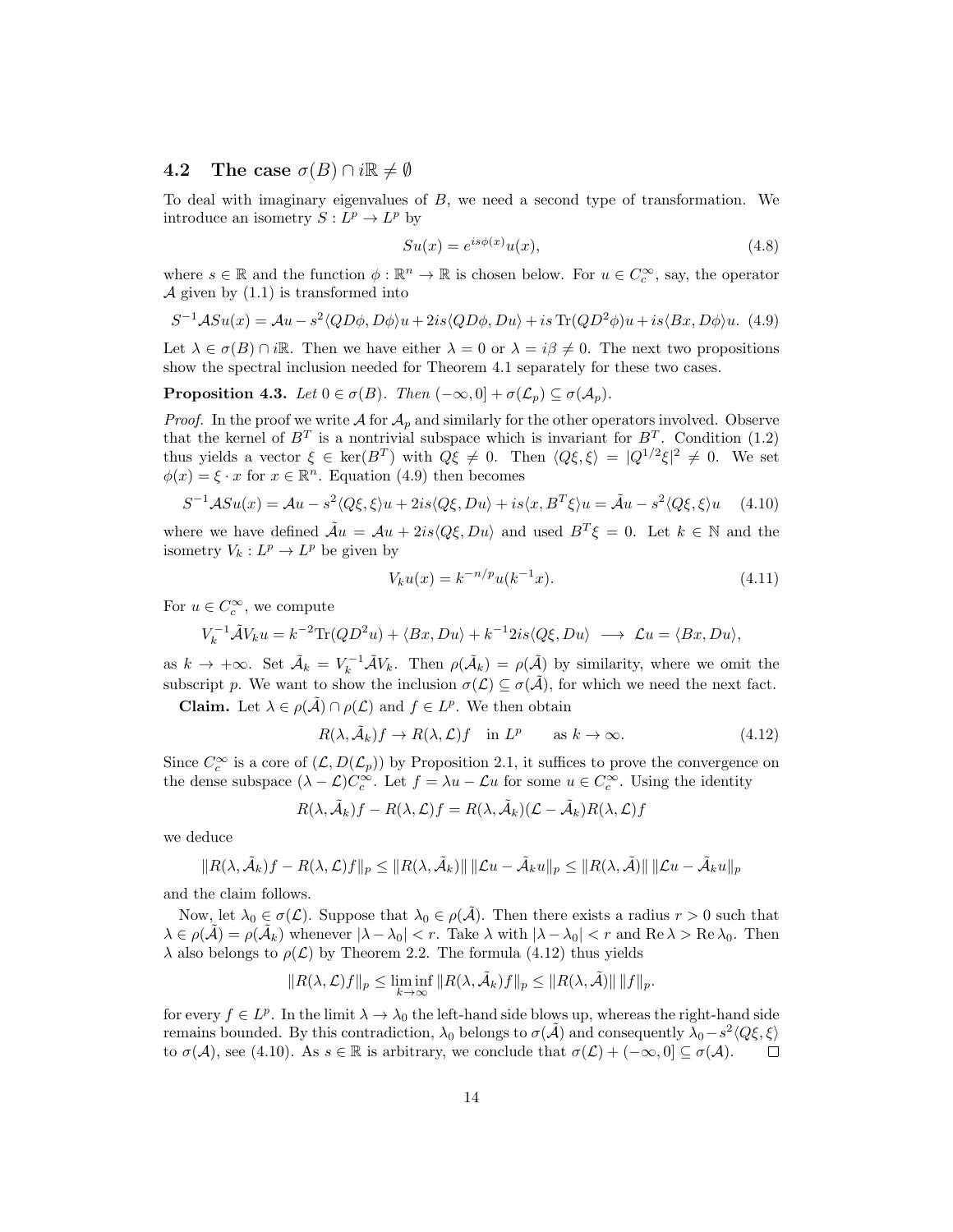We next treat the remaining case.

**Proposition 4.4.** Let  $\beta \neq 0$  and  $i\beta \in \sigma(B)$ , then  $(-\infty, 0] + \sigma(\mathcal{L}_p) \subseteq \sigma(\mathcal{A}_p)$ .

In order to show this proposition, we proceed as in Case 2 of the proof of Proposition 4.2 obtaining the same limit operator  $C = A^{\lim} + C^{\lim}$ , see (4.7). But now we cannot use Theorem 2.9 to determine the spectrum of  $\mathcal{A}^{\text{lim}}$ , since the  $2 \times 2$  drift matrix of  $\mathcal{A}^{\text{lim}}$  has the purely imaginary eigenvalues  $\pm i\beta$ . Instead we directly compute the spectrum of  $\mathcal{A}^{\text{lim}}$ . We start with a first-order operator that will appear in a scaling limit.

**Lemma 4.5.** Let  $b, s, \mu_1, \mu_2 \in \mathbb{R}$  and set  $\mathcal{T}_{\infty}u = bx_2D_1u - bx_1D_2u - s^2(\mu_1 \frac{x_1^2}{|x|^2} + \mu_2 \frac{x_2^2}{|x|^2})u$ . Let  $\mathcal{T}_{\infty,p}$  be the realization of  $\mathcal{T}_{\infty}$  in  $L^p(\mathbb{R}^2)$  endowed with domain  $D(\mathcal{T}_{\infty}) = \{u \in L^p(\mathbb{R}^2) \mid \mathcal{T}_{\infty}u \in$  $L^p(\mathbb{R}^2)$ , where  $\mathcal{T}_{\infty}u$  is understood in the sense of distributions. Then, for every  $m \in \mathbb{Z}$ , the number imb  $- s^2(\mu_1 + \mu_2)/2$  is an eigenvalue of  $\mathcal{T}_{\infty,p}$  possessing an eigenfunction u in  $C_c^{\infty}(\mathbb{R}^2 \setminus \{0\}).$ 

*Proof.* In polar coordinates  $(\rho, \theta)$ , our operator is expressed by

$$
\mathcal{T}_{\infty} u = -b \partial_{\theta} u - s^2 (\mu_1 \cos^2 \theta + \mu_2 \sin^2 \theta) u.
$$

Let  $\varphi \in C_c^{\infty}(0,\infty)$  and  $m \in \mathbb{Z}$ . Set  $u(x) = \varphi(|x|)e^{im\theta}e^{-s^2(\mu_1-\mu_2)\sin(2\theta)/(4b)}$  for  $x \in \mathbb{R}^2$ . Then u belongs to  $C_c^{\infty}(\mathbb{R}^2 \setminus \{0\})$  and straightforward computations show that  $\mathcal{T}_{\infty}u = \lambda u$ with  $\lambda = imb - s^2(\mu_1 + \mu_2)/2$ .

**Lemma 4.6.** Let  $\mathcal{A}^{\lozenge}$  be a hypoelliptic Ornstein-Uhlenbeck operator on  $\mathbb{R}^2$  whose drift matrix  $B^{\Diamond}$  has the eigenvalues  $\pm i\overset{\circ}{\beta}$  for  $\beta \in \mathbb{R} \setminus \{0\}$ . Then  $(-\infty, 0] + i\beta \mathbb{Z} = \sigma_{ap}(\mathcal{A}_{p}^{\Diamond}) = \sigma(\mathcal{A}_{p}^{\Diamond}).$ 

Proof. We divide the proof in four steps.

1) Put  $A^{\lozenge}$  in a canonical form. Let  $\mu_1$  and  $\mu_2$  be the two nonnegative eigenvalues of the diffusion matrix  $Q^{\lozenge}$  of  $A^{\lozenge}$ . There is an invertible matrix  $M_1 \in \mathbb{R}^{2 \times 2}$  such that

$$
M_1 B^{\Diamond} M_1^{-1} = \begin{pmatrix} 0 & \beta \\ -\beta & 0 \end{pmatrix}.
$$

Then take an orthogonal  $U_2 \in \mathbb{R}^{2 \times 2}$  such that  $U_2(M_1 Q^{\lozenge} M_1^T) U_2^T = D$  for the diagonal matrix D with diagonal elements  $\mu_1$  and  $\mu_2$ . Since  $U_2$  is  $2 \times 2$  orthogonal, we obtain

$$
U_2 \begin{pmatrix} 0 & \beta \\ -\beta & 0 \end{pmatrix} U_2^T = \begin{pmatrix} 0 & b \\ -b & 0 \end{pmatrix} =: B^\circ
$$

,

where  $b = \pm \beta$ . The change of variables (3.3) with  $M = U_2M_1$  thus yields

$$
\mathcal{A}^{\circ} = \Phi_M \mathcal{A}^{\diamond} \Phi_M^{-1} = \mu_1 D_{11} u + \mu_2 D_{22} u + bx_2 D_1 u - bx_1 D_2 u.
$$

with  $D(\mathcal{A}_p^{\circ}) = \Phi_M D(\mathcal{A}_p^{\diamond}).$ 

We observe that there are two possible cases: either  $\mu_1$  and  $\mu_2$  are both positive, or one of them is positive and the other one zero. In the first case  $\mathcal{A}^{\circ}$  is a nondegenerate Ornstein-Uhlenbeck operator, in the second one it is a degenerate hypoelliptic operator.

2) Scale  $\mathcal{A}^{\circ}$  by the isometry (4.8). We now set  $\phi(x) = |x|$  for all  $x = (x_1, x_2) \in \mathbb{R}^2$  in (4.8). Observe that  $D\phi(x) = \frac{1}{|x|}x$  and  $\langle B^\circ x, D\phi \rangle = 0$ . For  $u \in C_c^\infty(\mathbb{R}^2 \setminus \{0\})$  and  $s \in \mathbb{R}$  the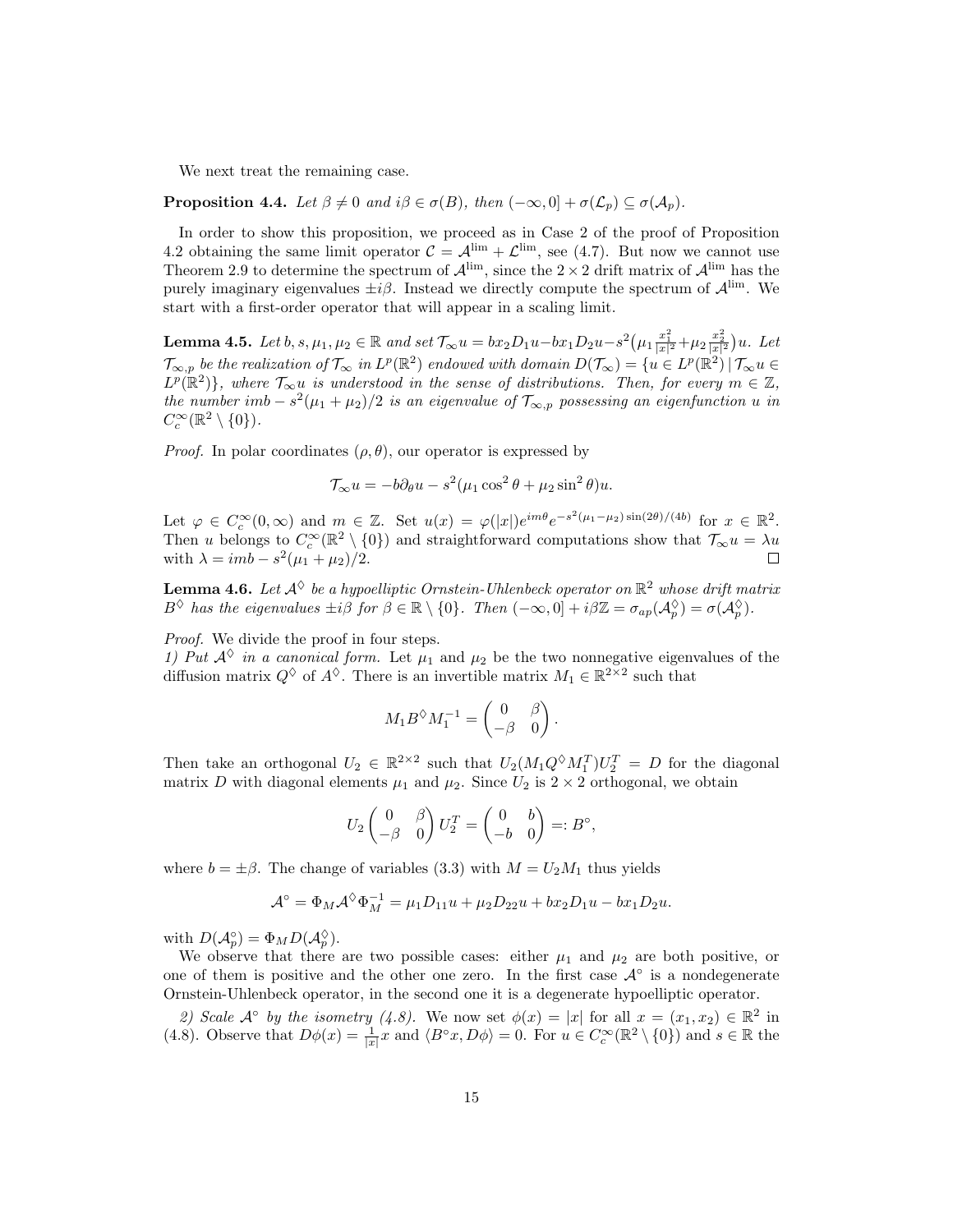formula (4.9) thus yields

$$
S^{-1}A^{\circ}Su(x) = A^{\circ}u - s^2 \left(\mu_1 \frac{x_1^2}{|x|^2} + \mu_2 \frac{x_2^2}{|x|^2}\right)u + 2is \left(\mu_1 \frac{x_1}{|x|}D_1u + \mu_2 \frac{x_2}{|x|}D_2u\right) + is \left(\mu_1 \frac{x_2^2}{|x|^3} + \mu_2 \frac{x_1^2}{|x|^3}\right)u =: \mathcal{T}u.
$$

By similarity, it is enough to treat  $\mathcal{T}$ .

3) Show that  $i\beta\mathbb{Z}+(-\infty,0]\subseteq\sigma(\mathcal{T}_p)=\sigma(\mathcal{A}_p^{\Diamond})$ . We scale the operator  $\mathcal T$  through the isometries  $V_k$  in (4.11), obtaining

$$
V_k^{-1} \mathcal{T} V_k u = \frac{1}{k^2} \mu_1 D_{11} u + \frac{1}{k^2} \mu_2 D_{22} u + bx_2 D_1 u - bx_1 D_2 u - s^2 \left( \mu_1 \frac{x_1^2}{|x|^2} + \mu_2 \frac{x_2^2}{|x|^2} \right) u
$$
  
+ 
$$
\frac{1}{k} 2is \left( \mu_1 \frac{x_1}{|x|} D_1 u + \mu_2 \frac{x_2}{|x|} D_2 u \right) + \frac{1}{k} is \left( \mu_1 \frac{x_2^2}{|x|^3} + \mu_2 \frac{x_1^2}{|x|^3} \right) u.
$$

Set  $\mathcal{T}_k = V_k^{-1} \mathcal{T} V_k$ . With the limit operator  $\mathcal{T}_{\infty}$  from Lemma 4.5, it follows

$$
\mathcal{T}_{k}u \ \longrightarrow \ \mathcal{T}_{\infty}u = bx_{2}D_{1}u - bx_{1}D_{2}u - s^{2}\left(\mu_{1}\frac{x_{1}^{2}}{|x|^{2}} + \mu_{2}\frac{x_{2}^{2}}{|x|^{2}}\right)u
$$

in  $L^p$  as  $k \to \infty$ , for every  $u \in C_c^{\infty}(\mathbb{R}^2 \setminus \{0\})$ .

We now argue as in the proof of Proposition 4.2. Take  $\lambda_0 \in \rho(\mathcal{T}_p)$ . By similarity, we have  $\lambda_0 \in \rho(\mathcal{T}_k)$  and  $||R(\lambda_0, \mathcal{T}_k)|| \leq C$  for every  $k \in \mathbb{N}$ . For  $u \in C_c^{\infty}(\mathbb{R}^2 \setminus \{0\})$  we derive  $||u||_p \leq C ||(\lambda_0 - \mathcal{T}_k)u||_p$ , and thus  $||u||_p \leq C ||(\lambda_0 - \mathcal{T}_\infty)u||_p$  letting  $k \to +\infty$ . Recalling that  $b = \pm \beta$ , Lemma 4.5 implies that  $\lambda_0 \notin i\beta\mathbb{Z} - s^2(\mu_1 + \mu_2)/2$  for all  $s \in \mathbb{R}$ . We have this shown the inclusion  $i\beta \mathbb{Z} + (-\infty, 0] \subseteq \sigma(\mathcal{T}_p) = \sigma(\mathcal{A}_p^{\Diamond}).$ 

4) Compute the spectrum of  $\mathcal{A}_{p}^{\lozenge}$ . Theorem 2.2(d) shows that  $i\beta\mathbb{Z}$  is the spectrum of the drift operator  $\mathcal{L}^{\lozenge} = \langle B^{\lozenge} x, D \rangle$ . From Proposition 2.8 we deduce  $\sigma(\mathcal{A}_p^{\lozenge}) \subseteq (-\infty, 0] + i\beta \mathbb{Z}$  and hence  $\sigma(A_p^{\Diamond}) = i\beta\mathbb{Z} + (-\infty, 0]$  by step 3). In particular,  $\sigma(A_p^{\Diamond})$  coincides with its topological boundary so that  $\sigma(\mathcal{A}_p^{\Diamond}) = \sigma_{ap}(\mathcal{A}_p^{\Diamond}).$  $\Box$ 

Proof of Proposition 4.4. As already pointed out, we proceed as in Case 2 of the proof of Proposition 4.2. The operator A thus has the form  $A = Tr(Q_0 D^2) + \langle Tx, D \rangle$  with T as in (3.4). As after (4.6), the functions  $J_r^{-1}A J_r u$  tend to  $\mathcal{C}u$  in  $L^p$  as  $r \to +\infty$  for  $u \in C_c^{\infty}$ , where  $C = A^{\lim} + \mathcal{L}^{\lim}$  is defined in (4.7) and it is split into the same operators  $\mathcal{A}^{\text{lim}}$  and  $\mathcal{L}^{\text{lim}}$ . In particular,  $\mathcal{A}^{\text{lim}}$  is hypoelliptic. Lemma 4.6 yields the spectral identity  $\sigma(\mathcal{A}_p^{\text{lim}}) = \sigma_{ap}(\mathcal{A}_p^{\text{lim}}) = (-\infty,0] + i\beta\mathbb{Z}.$ 

We next want to show the equality  $\sigma(\mathcal{L}_p^{\text{lim}}) + i\beta \mathbb{Z} = \sigma(\mathcal{L}_p)$ . Let  $\bar{B}$  denote the coefficient matrix of  $\mathcal{L}^{\text{lim}}$ . Observe that it is diagonalizable since it has  $n-2$  eigenvalues (counted with multiplicities) and that  $\sigma(B) = \sigma(\bar{B}) \cup {\{\pm i\beta\}}$ . Hence, case (b) of Theorem 2.2 does not occur for  $\mathcal{L}^{\text{lim}}$ . Let  $\mathcal{L}^{\text{lim}}$  fall under cases (a) or (c) of Theorem 2.2 (so that  $\mathcal{L}$  cannot fall under case (d)). Theorem 2.2 then leads to

$$
\sigma(\mathcal{L}_p^{\text{lim}}) = -\text{tr}(\bar{B})/p + i\mathbb{R} = -\text{tr}(B)/p + i\mathbb{R}.
$$

The asserted equality thus follows from Theorem 2.2. In case (d), Theorem 2.2 and Proposition 2.3 yield

$$
\sigma(\mathcal{L}_p^{\text{lim}}) = \{i(n_1\sigma_1 + \dots + n_{m-1}\sigma_{m-1}) \,|\, (n_1, \dots, n_{m-1}) \in \mathbb{Z}^{m-1}\}.
$$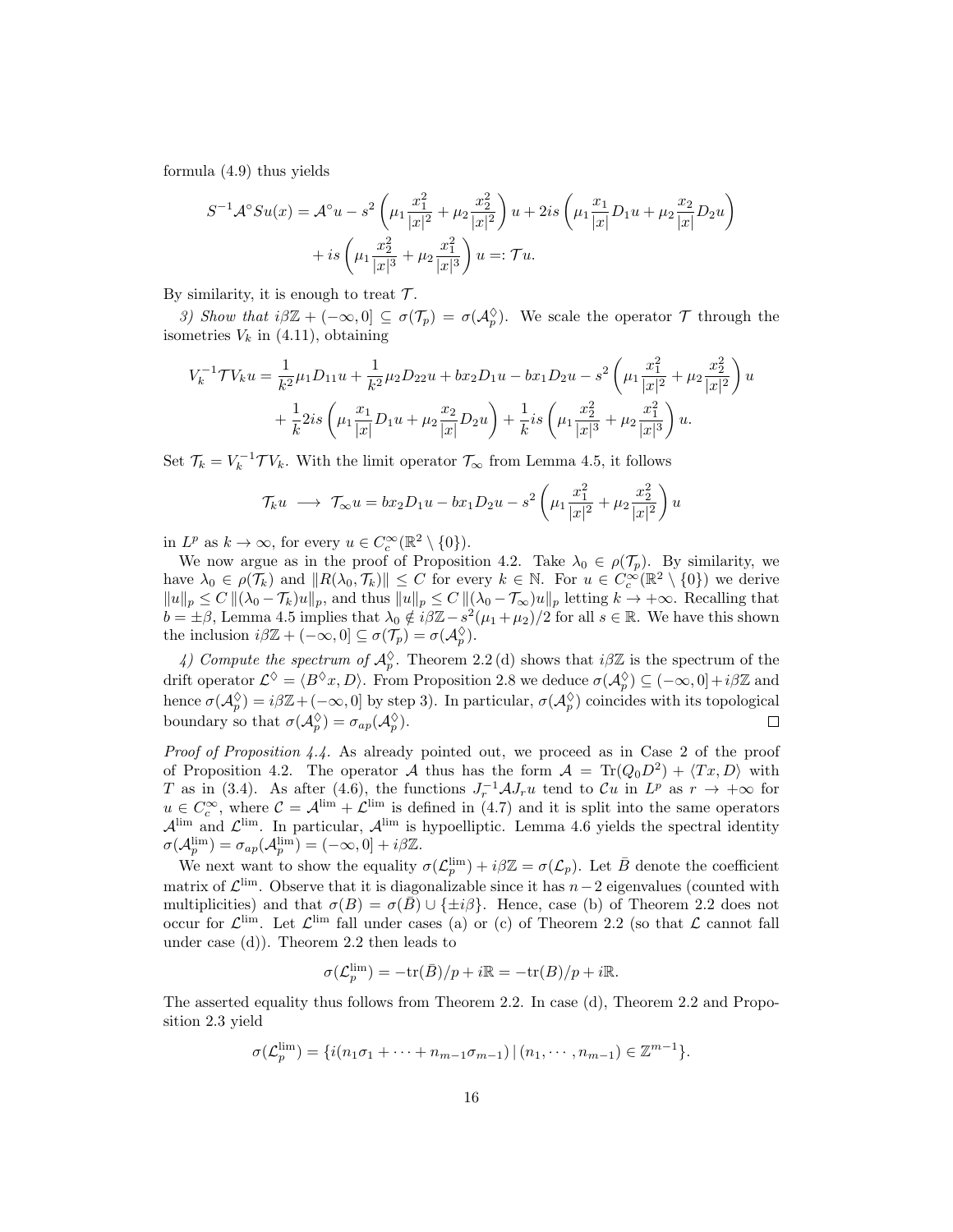If  $\beta/\sigma_1$  is rational, we infer from these results

$$
\sigma(\mathcal{L}_p) = \{ i(n_1\sigma_1 + \dots + n_m\beta) | (n_1, \dots, n_m) \in \mathbb{Z}^m \}
$$
  
= 
$$
\{ i(n_1\sigma_1 + \dots + n_{m-1}\sigma_{m-1}) | (n_1, \dots, n_{m-1}) \in \mathbb{Z}^{m-1} \} + i\beta \mathbb{Z}
$$
  
= 
$$
\sigma(\mathcal{L}^{\text{lim}}) + i\beta \mathbb{Z}.
$$

Otherwise, it follows  $\sigma(\mathcal{L}_p) = i\mathbb{R} = \sigma(\mathcal{L}^{\text{lim}}) + i\beta\mathbb{R}$  as well.

Observe that also  $\sigma(\mathcal{L}_p^{\text{lim}}) = \sigma_{ap}(\mathcal{L}_p^{\text{lim}})$ . Take  $\lambda_1 \in \sigma(\mathcal{A}_p^{\text{lim}})$  and  $\lambda_2 \in \sigma(\mathcal{L}_p^{\text{lim}})$ . As in (4.4), we check that  $\mu = \lambda_1 + \lambda_2$  is an approximate eigenvalue for  $\mathcal{C}_p$ ; i.e.,  $(-\infty, 0] + i\beta \mathbb{Z} + \sigma(\mathcal{L}^{\text{lim}}) =$  $(-\infty, 0] + \sigma(\mathcal{L}_p)$  is contained in  $\sigma_{ap}(\mathcal{C}_p)$ . Arguing as in (4.5), we finally see that  $\sigma_{ap}(\mathcal{C}_p)$  is a subset of  $\sigma(\mathcal{A}_p)$ .  $\Box$ 

Propositions 4.2, 4.3 and 4.4 conclude the proof of Theorem 4.1.

## References

- [1] M. BRAMANTI, G. CUPINI, E. LANCONELLI, E. PRIOLA, Global  $L^p$  estimates for degenerate Ornstein-Uhlenbeck operators, Math. Z. 266 (2010), 789–816.
- [2] A. CHOJNOWSKA-MICHALIK, B. GOLDYS, Symmetric Ornstein-Uhlenbeck semigroups and their generators, Probab. Theory Related Fields 124 (2002), 459–486.
- [3] A. CHOJNOWSKA-MICHALIK, B. GOLDYS, Generalized Ornstein-Uhlenbeck semigroups: Littlewood-Paley-Stein inequalities and the P. A. Meyer equivalence of norms, J. Funct. Anal. 182 (2001), 243–279.
- [4] G. Da Prato, A. Lunardi, On the Ornstein-Uhlenbeck operator in spaces of continuous functions, J. Funct. Anal. 131 (1995), 94–114.
- [5] G. Da Prato, J. Zabczyk, Ergodicity for Infinite Dimensional Systems, Cambridge University Press, 1996.
- [6] R. DONNINGER, B. SCHÖRKHUBER, A spectral mapping theorem for perturbed Ornstein-Uhlenbeck operators on  $L^2(\mathbb{R}^d)$ , J. Funct. Anal 268 (2015), 247-2524.
- [7] K. Engel, R. Nagel, One-Parameter Semigroups for Linear Evolution Equations, Graduate Texts in Mathematics 194, Springer, 2000.
- [8] B. FARKAS, A. LUNARDI, Maximal regularity for Kolmogorov operators in  $L^2$  spaces with respect to invariant measures, J. Math. Pures Appl. 86 (2006) 310–321.
- [9] M. GEISSERT, H. HECK, M. HIEBER,  $L^p$ -theory of the Navier-Stokes flow in the exterior of a moving or rotating obstacle. J. Reine Angew. Math. **596** (2006), 45–62.
- [10] L. HÖRMANDER, Hypoelliptic differential operators of second order,  $Acta Math. 119$ (1967), 147–171.
- [11] R.A. Horn, C.R. Johnson, Matrix Analysis, Cambridge University Press, 1985.
- [12] A. KOLMOGOROV, Zufällige Bewegungen (zur Theorie der Brownschen Bewegung), Ann. of Math. **35** (1934), no. 1, 116-117.